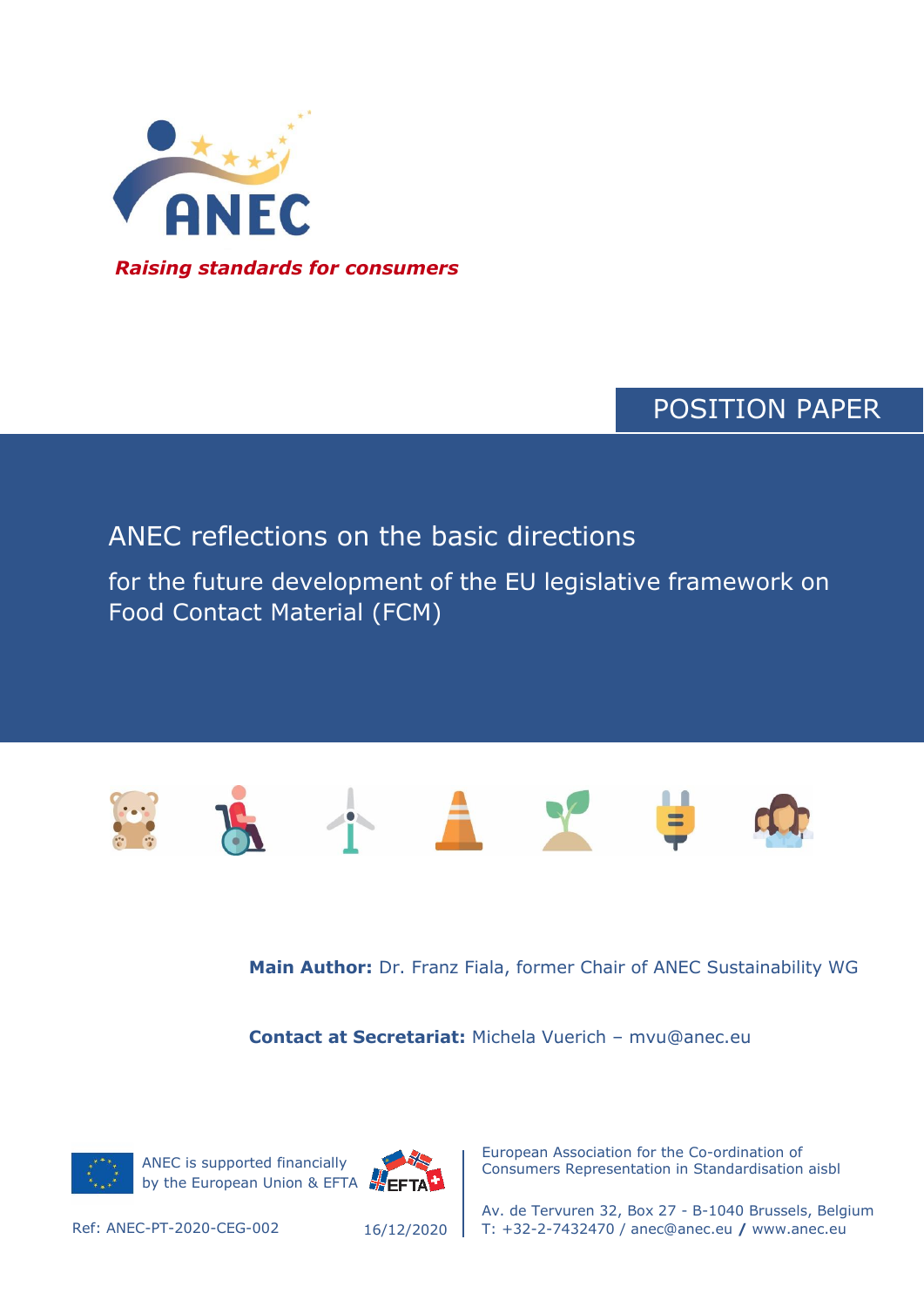

### **SUMMARY**

It has been known for a long time that the current regulatory framework for Food Contact Materials (FCM) is deficient and puts consumers at risk. Harmonised rules (particularly for plastics) are incomplete and outdated; implementing measures for most other materials are missing. So far, the Commission has done little to improve the situation. Several initiatives were started but put on hold later, such as the envisaged actions outlined in the "Roadmap" entitled "Food Contact Materials - Specific provisions for materials other than plastics – implementing measure" published in 2012; the revision of the Ceramics Directive, and the implementation of rules for printing inks. The European Parliament adopted a resolution on the implementation of the FCM Regulation in October 2016 expressing deep concern about health risks resulting from missing regulations stating that "*materials not regulated by specific EU measures can pose a risk to public health and give rise to loss of consumer trust, legal uncertainty and increased compliance costs for operators*".

When starting its reflections on regulating printing inks, the Commission expressed some sympathy for ideas presented in several publications by the recently-retired Swiss civil servant, Dr Konrad Grob, then of Kantonales Labor Zürich. At the centre of its approach, it proposed the idea to abandon the establishment of detailed provisions, including positive lists of substances allowed to be used. Instead, private accredited "designated bodies" ("commercial laboratories" and "other consultants") would endorse acceptable substances and materials which would then be compiled in a database and become de facto legal provisions. Dr Grob himself advocates an approach "*moving from legislation supporting industry towards checking self-control*" and "*as much as possible of the control should be transferred to private institutions*". We fear this suggested cure, written in the spirit of privatisation, liberalisation and deregulation, may be worse than the disease.

By contrast, we believe that the prevailing system of industry self-control in the field of food contact materials has failed and must be much reduced, whilst assessments by national authorities and EFSA - independent of industry - must be considerably reinforced. Experience has shown private certification bodies not to be "independent" necessarily - on the contrary, these bodies operate in highly competitive markets, and their commercial interests will always be in a permanent state of tension with their presumed impartiality, particularly where the margin of discretion is significant (as in the case of toxicological assessments). Some examples are given in this paper.

It also remains entirely unclear why a post market surveillance system based on numerous (diverging) risk assessments of numerous actors, including numerous private bodies and enforcement agencies, should be more efficient and lead to better results than a single risk assessment, which is done once by a single institution, prior to placing a product on the market. The proposed changes would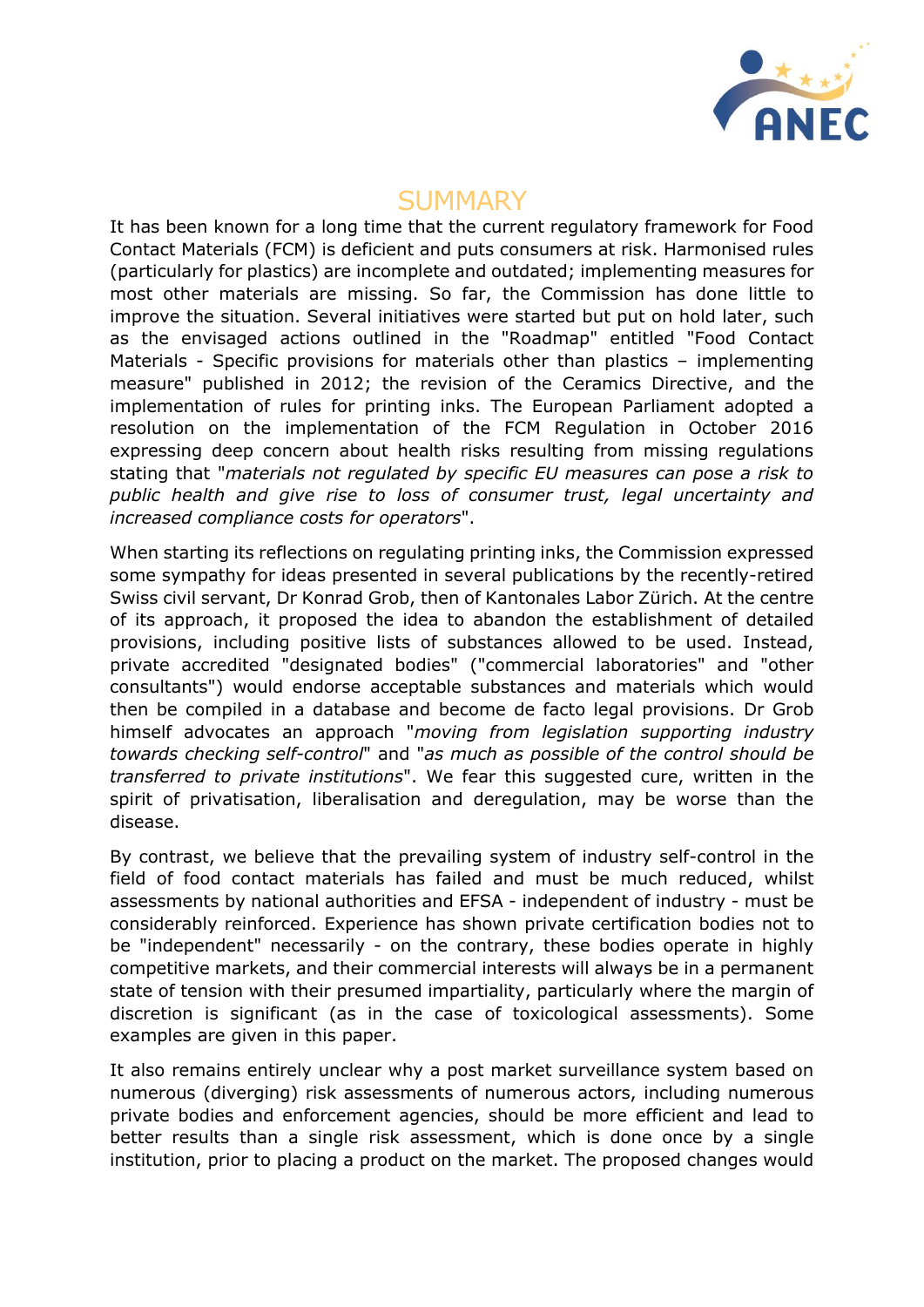

– if implemented - lead to less efficiency, less consistency and less consumer safety and thus constitute a "disimprovement".

The alternative approach we promote is based on the following principles:

- Radical reduction of substances and materials drastically reducing the number of substances and materials to be assessed by introducing the measures outlined in the following bullet points.
- Elimination of substances of (high) concern in all types of FCM automatically eliminate certain hazardous substances based on their intrinsic properties in a generic fashion (e.g. SVHCs, CMRs), or based on a case by case basis (e.g. endocrine disrupters), horizontally in all FCMs.
- Pre-market authorisation for substances and materials not only substances used in the production but – in the long run - also final materials (including nonintentionally added substances, NIAS) must be authorised by EFSA prior to placing FCMs on the market. In general, positive lists based on existing national legislation and guidance papers shall be established following a priority programme, such as proposed by the EU Parliament (paper and board, varnishes and coatings, metals and alloys, printing inks and adhesives). For some materials, a positive list may be of limited relevance or even unnecessary (e.g. glass, ceramics). It may be sufficient in these latter cases to establish migration limits.
- Expiry date for all authorisations an expiry date (e.g. 5 years) must be set for approved substances and materials, in line with the provisions for materials in contact with drinking water of the revised Drinking Water Directive (to be adopted soon).
- Systematic control of authorisations one could envisage a combination of an obligatory internal production control (GMP, good manufacturing process) with an external product control by an accredited inspection body.
- Industry must pay for authorisations, renewals and market surveillance a fee system must be introduced for the authorisation of substances and materials (as in REACH or the Biocidal Products Regulation) payable to EFSA. REACH authorisations are granted only to the applicant and only for a specific use (and for a limited period). The current system for plastic materials, which allows anybody to use an authorised substance, must be dropped – all uses by all manufacturers must be authorised and subject to a fee separately. In addition, industry should pay a market surveillance fee payable to Member States' enforcement agencies. In the long run, one could even envisage a system where all toxicity and analytical tests necessary are conceived and commissioned by EFSA at the expense of industry. It goes without saying that such a payment structure would reduce the amount of substances to be evaluated considerably, and thus would make the system far more manageable.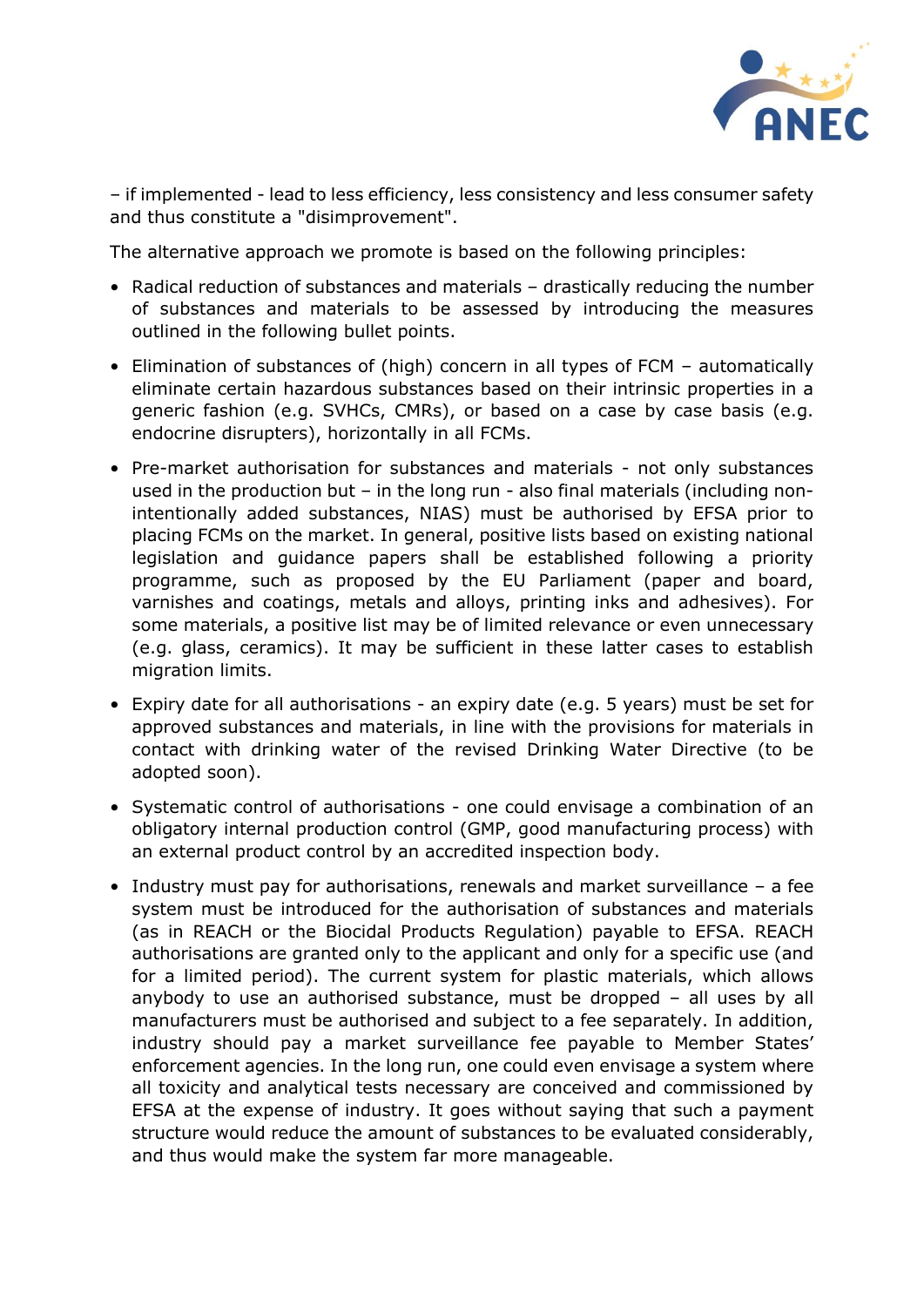

# **CONTENTS**

| 1   INTRODUCTION - fundamental deficits of the FCM regulatory      |  |
|--------------------------------------------------------------------|--|
| 2   Ceramics - no results after 8 years of discussion              |  |
| 3   FCM Printing Inks - another initiative gets stuck 8            |  |
| 4   Key concepts proposed in papers on FCMs by Dr Grob  9          |  |
|                                                                    |  |
|                                                                    |  |
| 4.3 Risk assessment by accredited private bodies  12               |  |
| 4.4 "Independent" testing, certification or inspection bodies 12   |  |
|                                                                    |  |
| 4.4.2 The big financial crisis and the role of rating agencies  13 |  |
|                                                                    |  |
|                                                                    |  |
| 4.5 Control of risk assessment documentation  15                   |  |
|                                                                    |  |
| 5   The alternative - reduce FCM substances/materials and let      |  |
| 5.1 Radical reduction of substances and materials 18               |  |
| 5.2 Elimination of substances of concern in all types of FCMs 18   |  |
| 5.3 Pre-market authorisation for substances and materials 18       |  |
|                                                                    |  |
|                                                                    |  |
| 5.6 Industry must pay for authorisations, renewals and market      |  |
|                                                                    |  |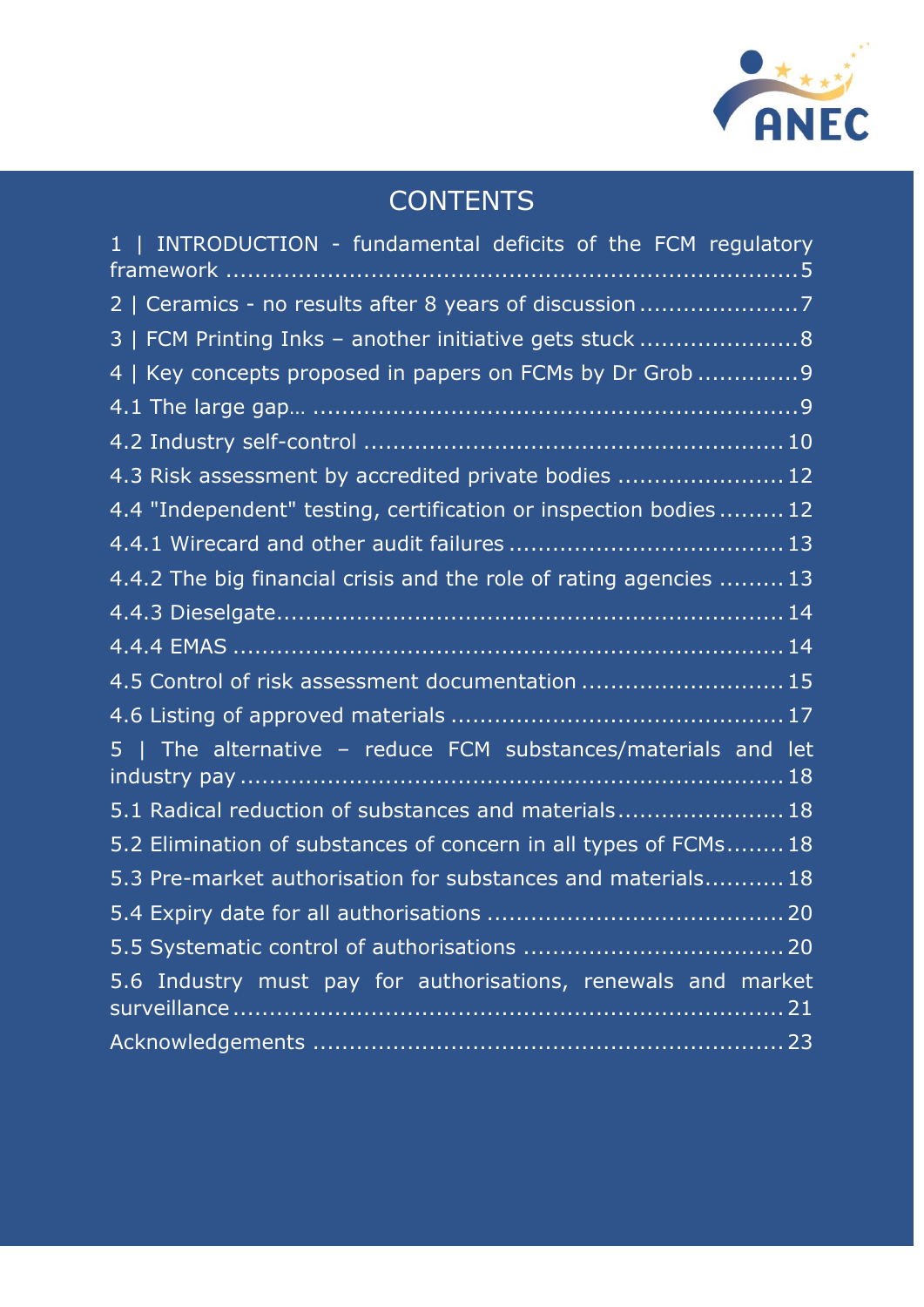

## <span id="page-4-0"></span>1 | INTRODUCTION - fundamental deficits of the FCM regulatory framework

The EU legislative framework for chemicals in consumer products in general - and for FCM in particular - is deficient. Its shortcomings, gaps and inefficient working methods have been criticised for a long time. In fact, only for plastic materials in contact with food does comprehensive legislation exist (Commission Regulation (EU) No 10/2011). However, this directive is also not complete, lacking specific provisions for solvents, colourants, aids to polymerisation and non-intentionally added substances (NIAS). Apart from that, the Commission has failed to maintain the Regulation by regularly reviewing its provisions (e.g. specific migration limits, SMLs).

In July 2012, the Commission published a "Roadmap" entitled "Food Contact Materials - Specific provisions for materials other than plastics – implementing measure" which referred "*to criticism by Member States, Industry and the European Parliament on the lack of EU specific legislation for materials other than plastics*". The Roadmap was intended to "*focus on the safety of these other materials and in particular those for which there is a high risk from transfer of its constituents into food (printing inks, coatings, silicones, adhesives, rubber, metals, paper and board and combinations of materials)*". The authors put it bluntly: "*Materials on the market are not safe*" – surprisingly frank for a Commission paper. However, the foreseen "Impact Assessment", which was envisaged to be initiated in September 2012, was incomprehensibly dropped by the Commission.

Valuable work from the EFSA Scientific Cooperation (ESCO) Working Group, published in 2012, was lost at the same time. Its aim was to compile and assess lists of evaluated substances used in Member States for non-plastic materials. This could have been a good departure point for the preparation of implementing measures in this area. Thereby valuable time was lost to fill the gaps, and consumers continue to be exposed to substances migrating from FCMs into food that are not properly assessed. Curiously, the Commission launched another roadmap concerning the "Evaluation of Food Contact Materials (FCM)" in 2017 "*to assess whether the current EU legislative framework for FCMs is fit for purpose and delivers as expected*". The text of the roadmap suggests that the Commission was unaware of the problems associated with this legislation, despite its own critical assessment made previously(!). This experience does not encourage confidence in the current evaluation process, or willingness of the Commission to address the problems with the seriousness required.

The European Parliament adopted a resolution on the implementation of the FCM Regulation in October 2016<sup>1</sup>. It clearly stated that "*materials not regulated by specific EU measures can pose a risk to public health and give rise to loss of consumer trust, legal uncertainty and increased compliance costs for operators*" and that "*the lack of* 

<sup>1</sup> <https://eur-lex.europa.eu/legal-content/EN/TXT/?uri=CELEX%3A52016IP0384>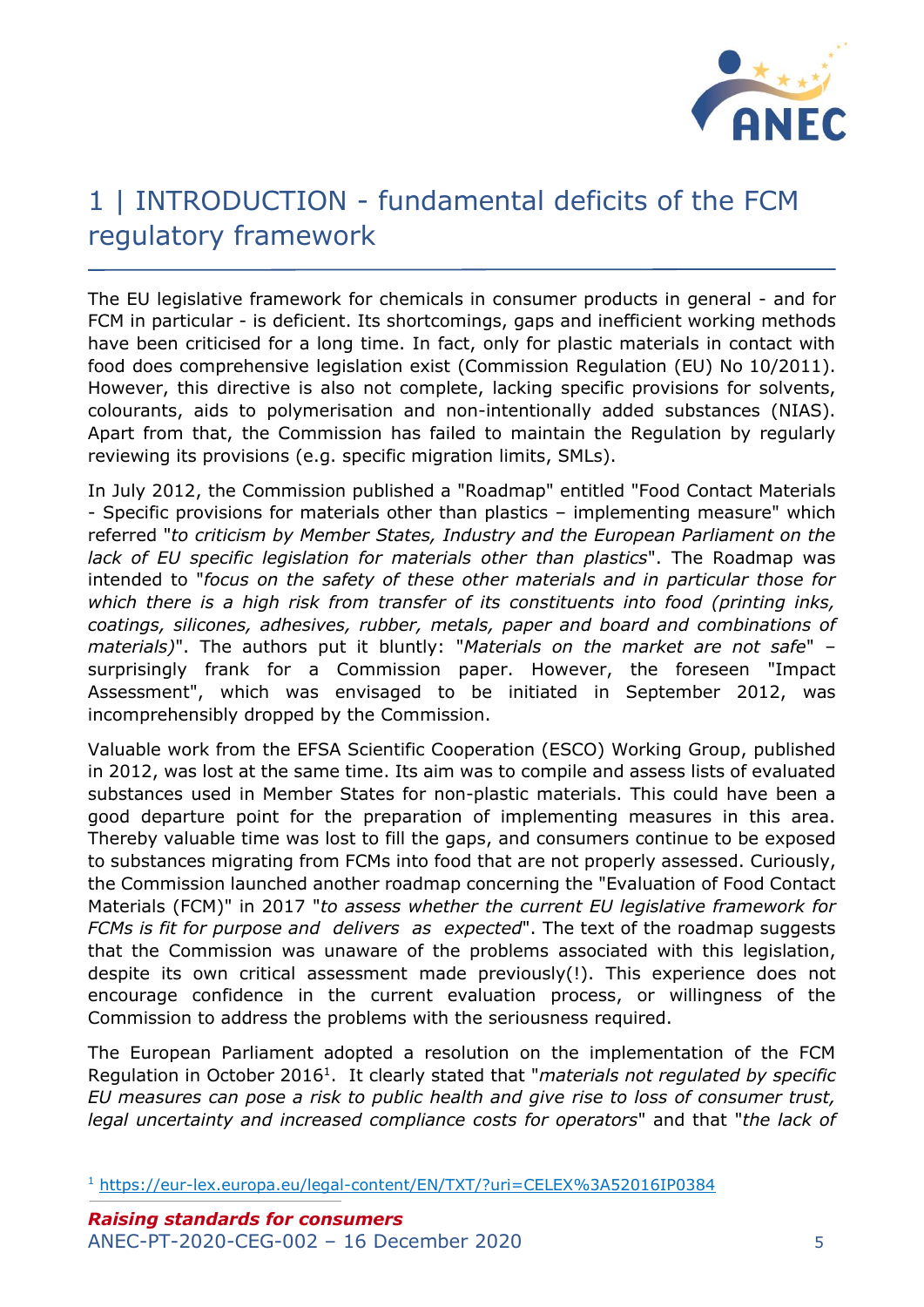

*uniform measures is detrimental to public health and the protection of the environment, and to the smooth functioning of the internal market*".

It underlined that "*shortcomings exist in the implementation and enforcement of the legislation in place*" and urged the Commission to adopt specific measures for materials not yet regulated at EU level, particularly for paper and board, varnishes and coatings, metals and alloys, printing inks and adhesives. The EU Parliament also identified a "strong need" for the revision of certain specific EU measures, in particular Council Directive 84/500/EEC on ceramics.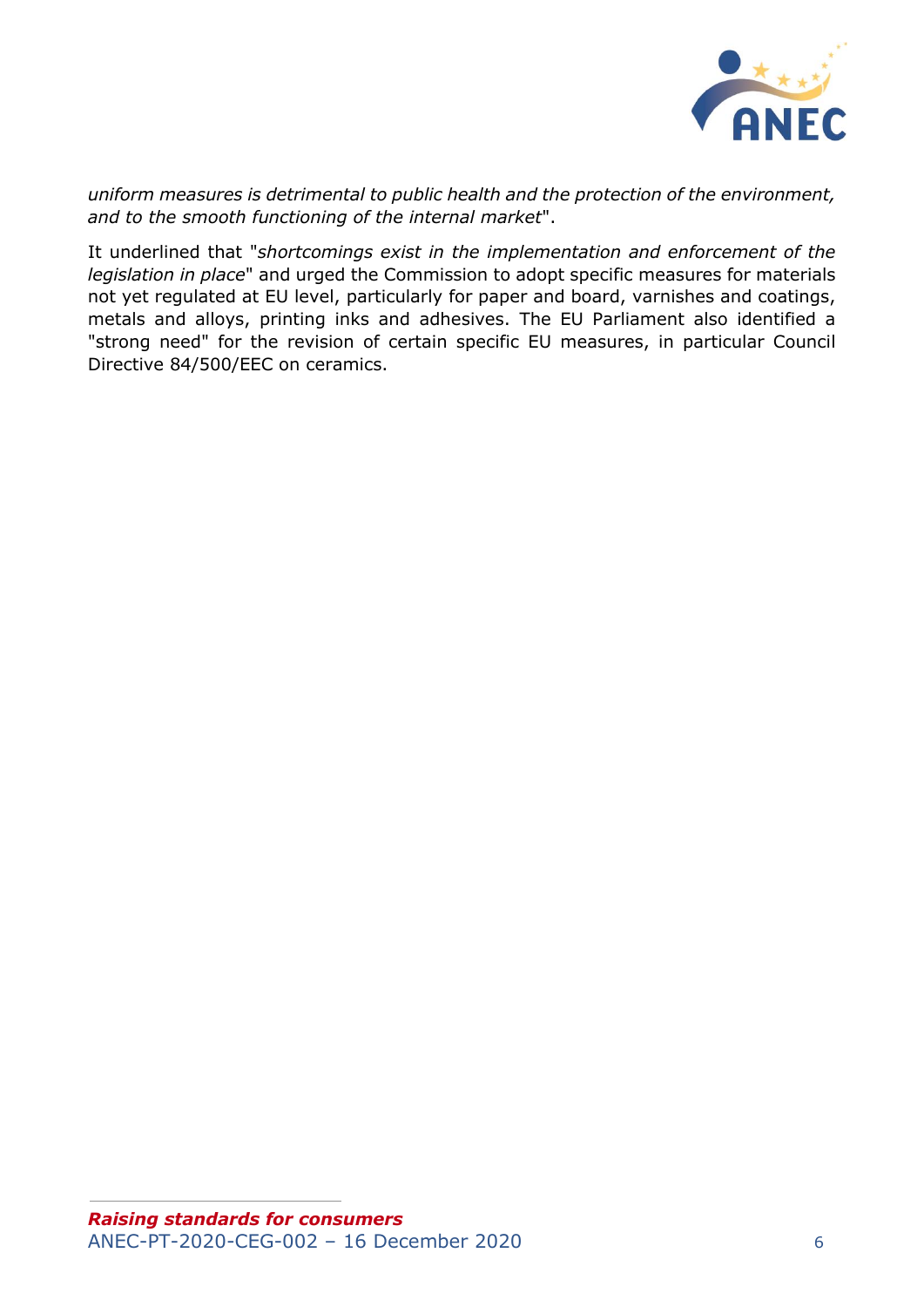

## <span id="page-6-0"></span>2 | Ceramics - no results after 8 years of discussion

The long overdue revision of the ceramics directive from 1984 represents a further failure in the EU FCM policy. It has been known for at least 10 years that the limits for cadmium and lead are outdated. EFSA scientific opinions on acceptable levels for these metals were published in 2009 and 2010 respectively. It was also known that provisions for additional metals should be incorporated. Discussions on a revision started in 2012 but have still not resulted in a Commission proposal. The meagre outcome of years of debate was an "Inception Impact Assessment" published in 2019, indicating a return to the beginning.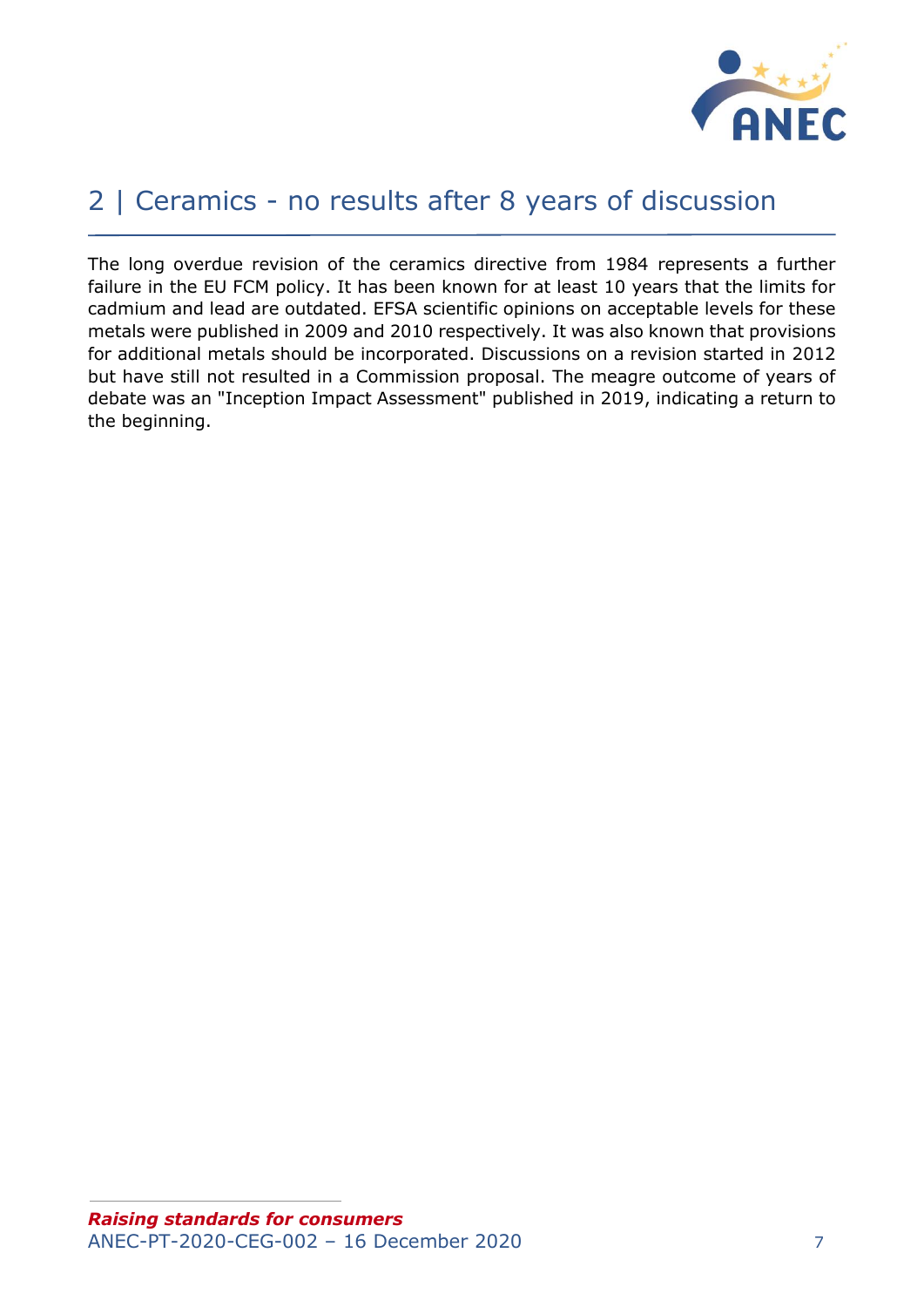

## <span id="page-7-0"></span>3 | FCM Printing Inks – another initiative gets stuck

Following the notification of Germany to adopt national legislation on printing inks for food contact materials in 2016, the Commission became active for a short time and indicated its intention to regulate this group of substances. In 2017, some thoughts were (informally) presented on two possible options<sup>2</sup>. The first ("Solution I") was to go for the establishment of positive lists and migration limits based on EFSA assessments in the same way as for plastic materials (Regulation 10/2011). It became clear that this was not the favoured option of the Commission which stressed its shortcomings, among others being a slow process (evaluation of only 25 substances per year by EFSA), inability to cope with a huge number of substances (pointing to the notified German draft regulation containing 700 substances and the Swiss regulation listing around 5000 substances) and lack of resources. A critique of the flawed procedures or lack of action on its own part, and options to improve the traditional system, were outside the scope of the Commission considerations.

Hence, a second option ("Solution II") was presented which placed assessment by accredited "designated bodies" ("commercial laboratories" and "other consultants") as the central panacea. These "independent" bodies were supposed to identify relevant substances, determine their migration and assess their toxicity (and conduct, where necessary, toxicity tests) resulting in a final approval ("compliance certificate") to be documented and stored in a database ("access to all information" for Competent Authorities and EFSA). The role of the legislator was thus intended to be diminished to ensure an appropriate accreditation system; to establish basic rules including guidance documents to be followed by the designated bodies; to supervise the work of the designated bodies (and to intervene if required) and to conduct market controls. In addition, a Governance Committee, including EFSA and Competent Authorities as well as stakeholders, was proposed to direct the work.

The second option – written in the spirit of privatisation, deregulation and liberalisation – seems to have been inspired by the papers written by the recently-retired Swiss civil servant, Dr Konrad Grob, then of Kantonales Labor Zürich. Dr Grob is undoubtedly a reputable and excellent expert in the field of FCM, and has correctly identified serious flaws in the present legislative framework for this kind of products. He has criticised the status quo in a series of publications, based on decades of practical experience. However, several measures he proposes point in the wrong direction and may even constitute the wrong precedent for other sectors. Hence, we need to react to some of his principal thoughts, and the related Commission considerations concerning printing inks, as outlined below.

Finally, this Commission initiative on printing inks was also put on hold.

<sup>2</sup>[https://ec.europa.eu/food/sites/food/files/safety/docs/cs\\_fcm\\_wg\\_20170504\\_presentation\\_re](https://ec.europa.eu/food/sites/food/files/safety/docs/cs_fcm_wg_20170504_presentation_regulating_printed_fcm.pdf) [gulating\\_printed\\_fcm.pdf](https://ec.europa.eu/food/sites/food/files/safety/docs/cs_fcm_wg_20170504_presentation_regulating_printed_fcm.pdf)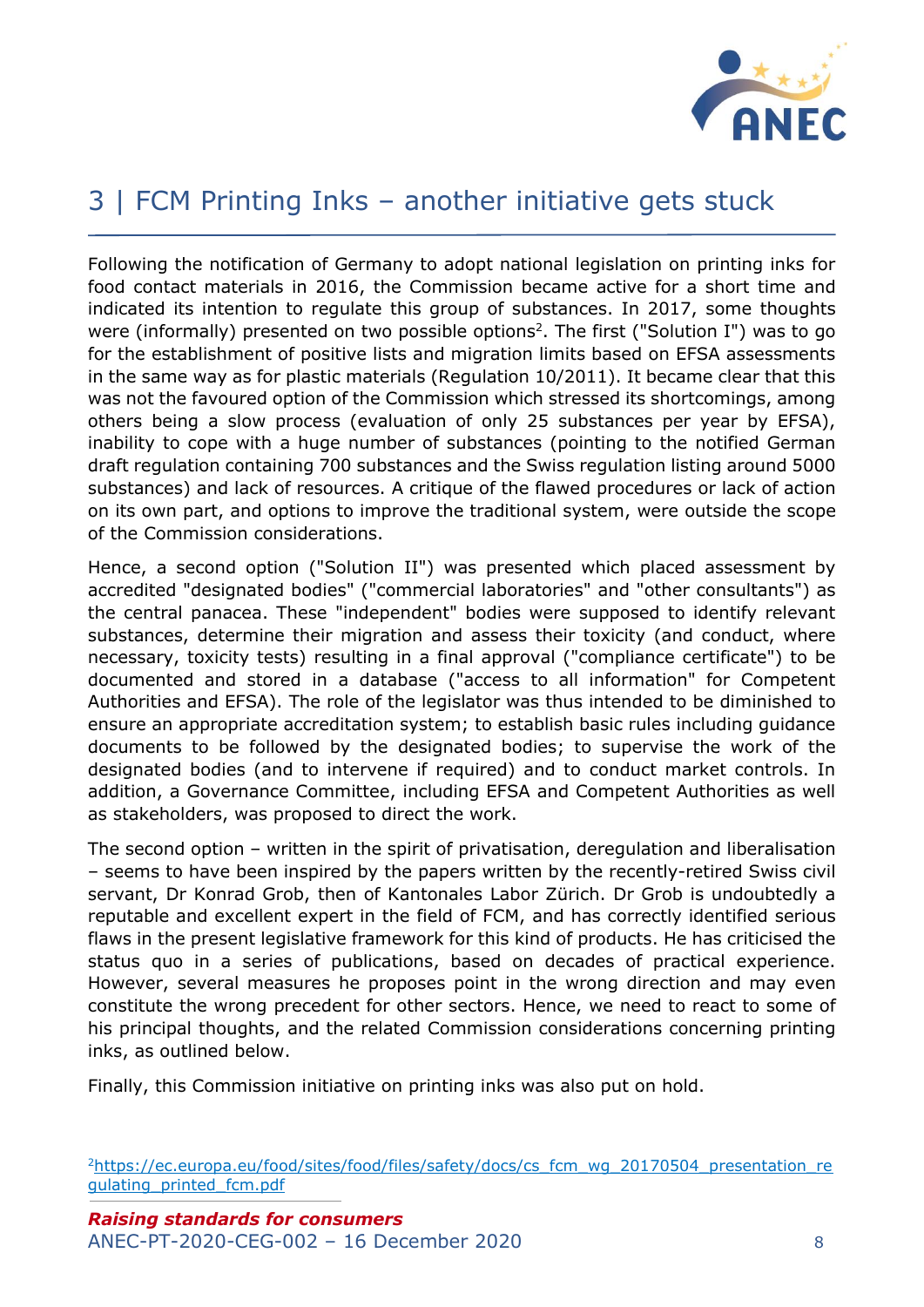

## <span id="page-8-0"></span>4 | Key concepts proposed in papers on FCMs by Dr Grob

In the following, a few key issues are addressed responding to proposals by Dr Grob as outlined in his papers, in particular, "*The European system for the control of the safety of food-contact materials needs restructuring: a review and outlook for discussion*", 2017,<sup>3</sup> and "*The role of the European Food Safety Authority (EFSA) in a better European regulation of food contact materials – some proposals*", 2019<sup>4</sup> . The quotes below are from these two papers.

#### <span id="page-8-1"></span>4.1 The large gap…

"*There is a large gap between the required safety assessment and the reality*". We wholly agree with this statement. In theory, all FCMs should be safe in view of Article 3 of the European Framework Regulation (EC) 1935/2004, which provides that materials and articles shall not transfer their constituents to food in quantities which could (a) endanger human health, or (b) bring about an unacceptable change in the composition of the food or (c) bring about a deterioration in the organoleptic characteristics thereof. Unfortunately, these requirements remain only empty phrases in the absence of detailed rules which draw the line between the acceptable and the unacceptable. As outlined earlier, specific rules are missing for most groups of materials and articles that may be covered by specific measures according to Annex I of the Framework Regulation. Where they exist, they are incomplete or deficient. Although positive lists for plastics focused on "monomers and other starting substances", "additives excluding colorants", "polymer production aids excluding solvents" and "macromolecules obtained from microbial fermentation", the final materials or articles were considered only peripherally.

"*A basic weakness of the concept is the focus on the substances used, while the reaction products and impurities ("non-intentionally added substances", NIAS) were largely left out, although they mostly constitute the majority in the migrates*". In some cases, such as coatings, the migrates consist of such reaction products almost exclusively.

Thus, the assessment of risks and assurance of legal compliance was deferred to industry. In theory, enforcement agencies should have verified the adequacy of industry compliance work. However, as Dr Grob recognises, "*in most EU countries the capacity of enforcement is far too small (and mostly further shrinking)*". It is not a surprise enforcement agencies were not in the position to check compliance documents from manufacturers and their suppliers, often outside their countries – not least because: "*Most control authorities do not yet have the expertise to check risk assessment*". In fact, Dr Grob impressively describes the difficulties encountered, including the uncooperative behaviour of industry in providing adequate documentation (i.e.

<sup>3</sup> <https://www.tandfonline.com/doi/full/10.1080/19440049.2017.1332431>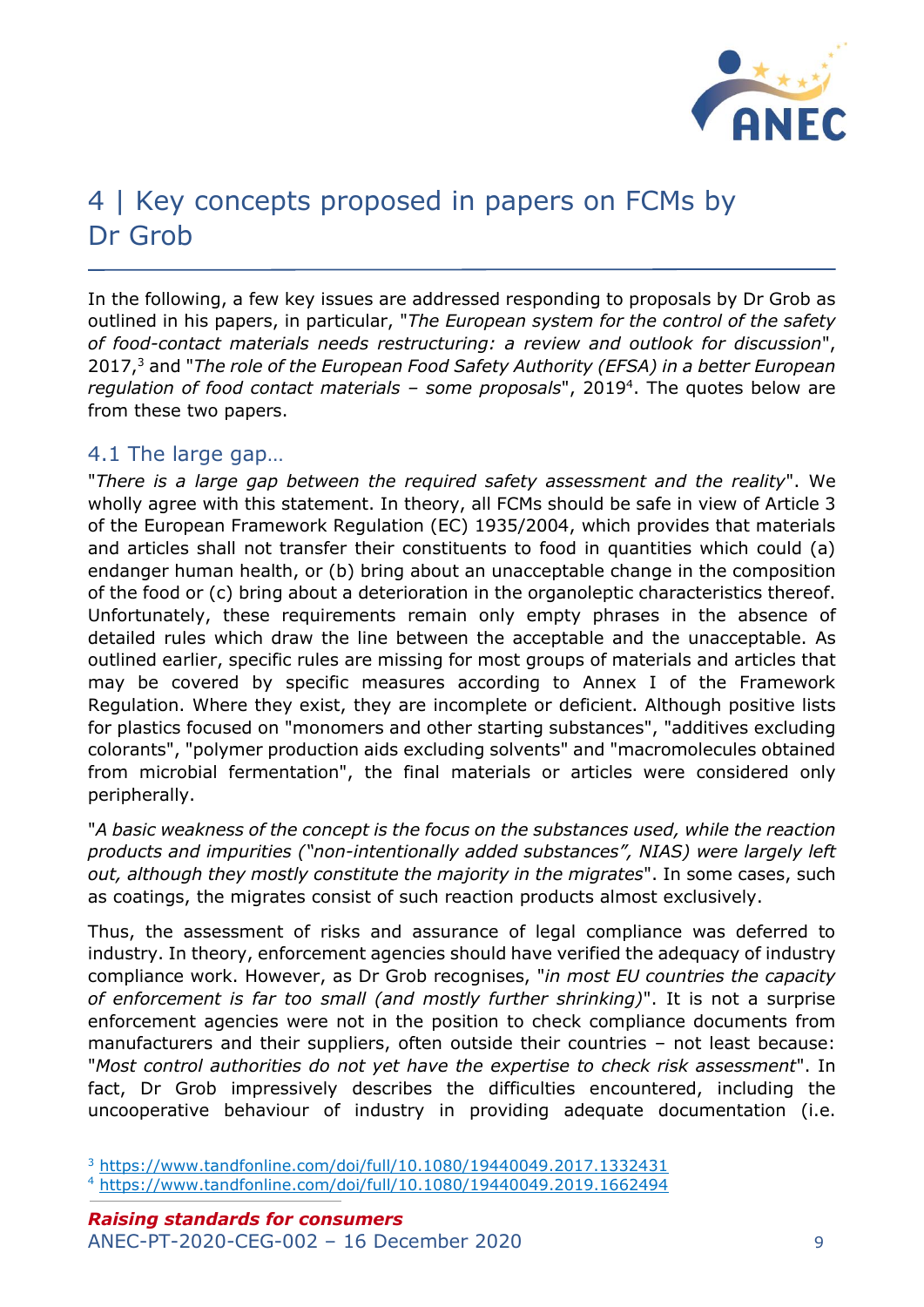

documentation supporting the "Declarations of Compliance", DoC). Less scrupulous businesses could therefore play a game of risk and wait for legal action or interventions by (overstrained) state authorities, action which indeed did not normally come.

Whilst the analysis is perfectly fine and convincing, the solutions presented by Dr Grob are not. On the contrary, the cure suggested may be worse than the disease. In the following, we explain why the proposed solutions – (more) industry self-control supported by private certification bodies - are questionable and may even exacerbate the problems at stake significantly.

#### <span id="page-9-0"></span>4.2 Industry self-control

It comes as a surprise that Dr Grob understands the failure of a system of based on industry self-control, and recognises some businesses use every opportunity to escape from obligations ("*self-control of industry has repeatedly turned out to be prone to weaknesses and tricks*"), yet sees the future as more industry self-control: "*In the long run, the focus of the authorities might change from evaluating the substances used and regulating migration testing to the evaluation of the compliance work performed by industry, which means moving from legislation supporting industry towards checking self-control*". Or in other words: "*Taking this into account, the focus of the regulation should shift towards implementing and supporting self-assessment by the producers and harmonised control by the control authorities*". In our view, this is precisely the approach that has failed.

It is absurd to assume that authorities will be in the position to check risk assessments by industry – one can check risk assessments only by performing risk assessments (assuming the industry will indeed provide adequate documentation, something not always the case). But this is an extremely resource-intensive undertaking. Therefore, rarely is action taken against products based on risk assessment, requiring authorities to defend their risk assessments vis-à-vis assessments performed by industry. For example, in RAPEX we can find typically notifications of products exceeding regulatory limits (e.g. phthalates in toys) but hardly ever on the basis of a risk assessment.

The authorities themselves do not seem to be keen on following this track. In the 2012 Roadmap cited above, this was clearly spelled out by inspectors saying that "*only when specific parameters, criteria or limits are available in legislation or guidance against which compliance can be assessed, inspectors are able to verify compliance. Control authorities are often not in a position to establish those parameters, criteria or limits on a case by case basis. Current national and EU legislation has not established sufficient parameters to ensure the enforceability*".

It does not help to call for adherence to EFSA guidance. Risk assessment guidelines can be interpreted in many ways – at the end, the question is what is the "correct" interpretation of the guidance papers. This is why independent scientific committees have been established at the EU level. If adherence of risk assessment guidance would be sufficient to arrive at conclusions protecting citizens, we would not need these committees at all. Any industry committee could do the job. Hence, as long as there is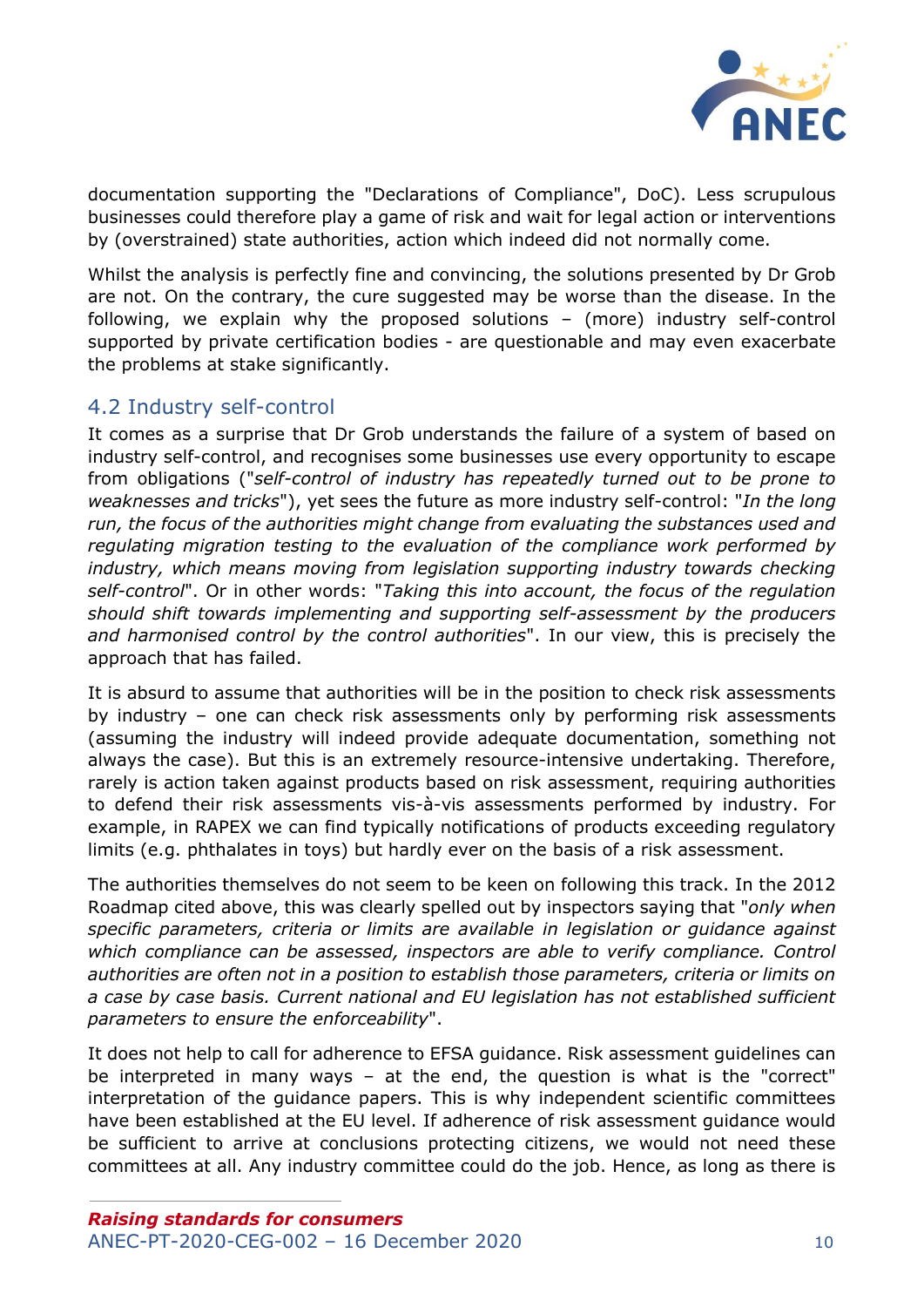

no assessment that is independent of industry, the level of protection will remain questionable.

Oddly, this seems a repetition of the debates that led to the adoption of REACH. In the 1990s, the chemicals regulation (particularly the "Existing Substances Regulation, ESR, Council Regulation (EEC) No 793/93) dealing with assessment of substances on the market before 1982) was judged insufficient, and the lack of progress and insufficient capacity of the authorities to conduct risk assessments was deplored. Then came REACH, essentially based on self-regulation (registration is the predominant part) with a lot of fanfare suggesting strict control by authorities: industry must shoulder the responsibility and must provide the proof for the safety of chemicals ("REACH places the burden of proof on companies", "no data, no market"). In fact, the bottleneck today is the same as it was before, and authorities can check only a small fraction of the dossiers in the so-called substance evaluation. So industry must provide the proof is just an empty phrase for the largest part of REACH – in most cases, no-one is there to judge whether the proof has been done. It can only be illogical to make industry responsible while industry defines what "responsible" means.

But irrespective of the above – even if we assume the best intentions by industrial players – it remains in the dark how they should cope with hundreds of substances migrating from materials. Even if these substances can be identified and quantified (which will often be difficult), toxicological data, upon which risk assessments can be performed, will be missing. Why should industry be better positioned to assess such substances than the authorities were in assessing bisphenol A, diglycidyl ether (BADGE), isopropylthioxanthone (ITX), or mineral oil fractions (MOSH/MOAH)? And after all, why should self-assessments by different players arrive at the same conclusions? A harmonised approach cannot be expected.

We support the view expressed in a commentary by J. Muncke et al.: "Scientific Challenges in the Risk Assessment of Food Contact Materials,  $2017<sup>5</sup>$  suggesting that "*Based on our assessment of the available evidence, we conclude that the current approach of premarket, prospective RA of chemicals in FCMs is insufficient to protect public health. It relies too much on self-assessments by industry and assumptions that do not reflect contemporary scientific knowledge, lacks clear guidance, and cannot be enforced by authorities*".

#### Conclusion 1 by ANEC:

Industry self-assessment in the field of food contact materials must be much reduced, rather than strengthened. By contrast, assessments by national authorities and EFSA, that are independent of industry, must be considerably reinforced.

<sup>5</sup> <https://ehp.niehs.nih.gov/doi/10.1289/EHP644>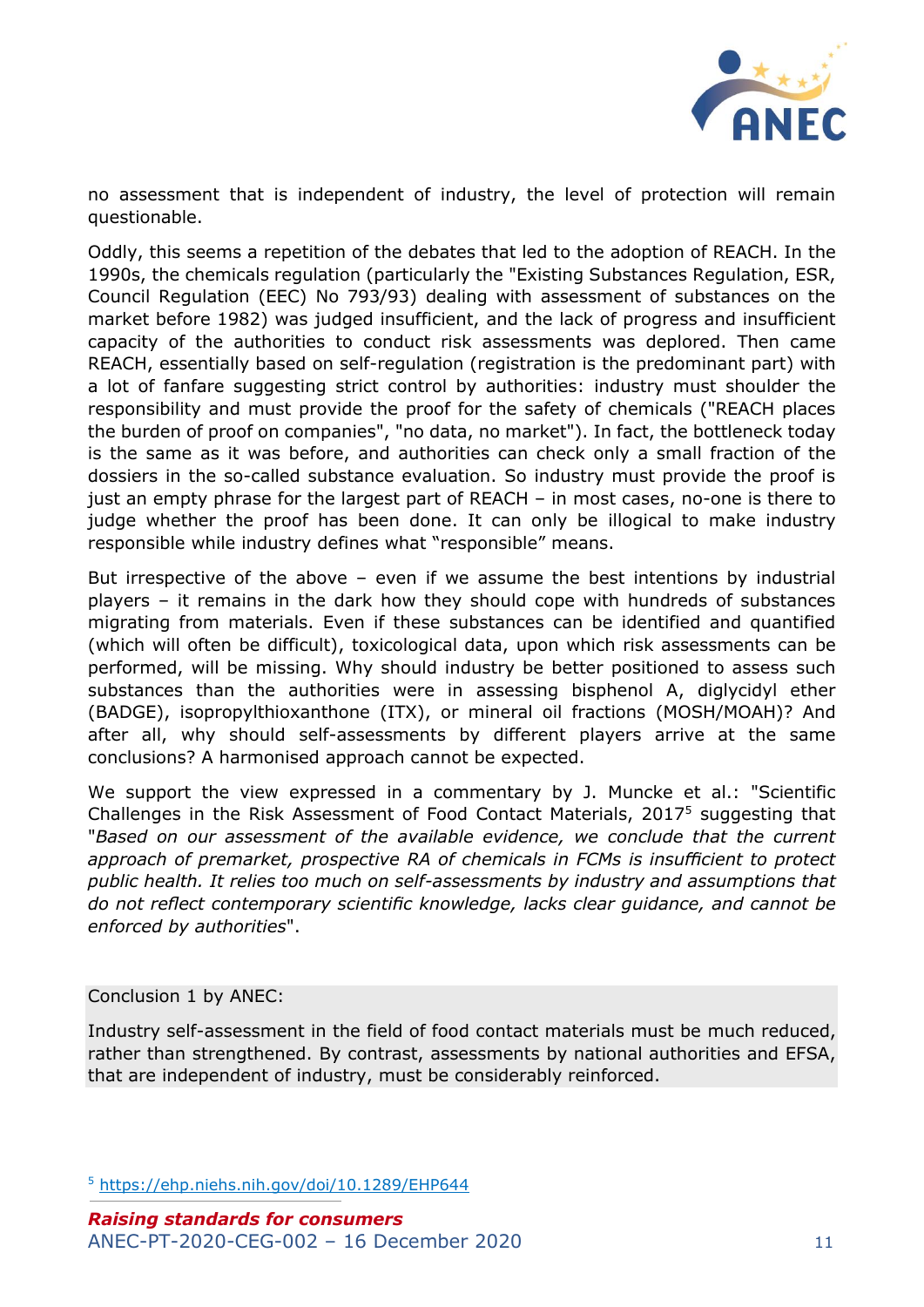

#### <span id="page-11-0"></span>4.3 Risk assessment by accredited private bodies

Dr Grob understands the limitations of enforcement agencies to verify safety assessments by industry and to take action against unsafe products: "*Enforcement authorities are weak drivers for implementing safety assessment for FCMs, as resources are scarce and effective measures against non-compliant products are largely missing*". His proposed way out of the crisis: "*Private bodies certified in performing risk assessment according to EFSA guidance might be needed to step in*" and, finally, these bodies should more or less take over: "*Given the very few resources of the competent authorities, as much as possible of the control should be transferred to private institutions*" (our emphasis).

This approach leads in the wrong direction. De facto legislative powers would be moved to "independent" private bodies, which would decide on the type of (migrating) substances and the maximum acceptable levels. We doubt there would be "control". The results of the industry self-assessments (voluntarily) confirmed by private certification bodies, i.e. approved substances and materials with acceptable levels of migrating contaminants (in theory checked by authorities using document control) are proposed to be listed in addition to substances and materials approved by EFSA, assuming that certified materials will be favoured by manufacturers of FCMs, packers and the food industry (see more details below).

One might argue that this approach may nevertheless constitute an improvement compared to the current situation, one where industry is charged to carry out safety assessments in the absence of detailed rules and with little control. Private bodies – accredited to adhere to available EFSA guidance - would introduce competence and a (more) neutral perspective ensuring the avoidance of a commercial bias. This is fundamentally wrong for two reasons: first, private certification bodies are not (necessarily) neutral and, second, the approach will pave the way for a system of food contact material legislation where – unlike in the current plastic materials legislation hardly any detailed substance-specific provisions will be set for materials not yet covered by implementing measures, as the Commission envisaged for printing inks. Thus, the regulatory system would be driven into a quasi self-regulation by industry and private bodies, without democratic legitimisation. It also seems doubtful whether the assessments by these bodies could be consistent or easily aligned.

#### <span id="page-11-1"></span>4.4 "Independent" testing, certification or inspection bodies

Private certification bodies are meant to be "independent". On the contrary, these bodies operate in highly competitive markets, and their commercial interests will always be in a permanent state of tension with their presumed impartiality. There are numerous examples of the fundamental failure of the bodies meant to ensure a check-and-balance on businesses, but which did nothing of the sort. Dr Grob acknowledges the need for "*preventing competition in terms of "easier" approval*" but does not elaborate on how this could be done. In fact, it is a mission impossible.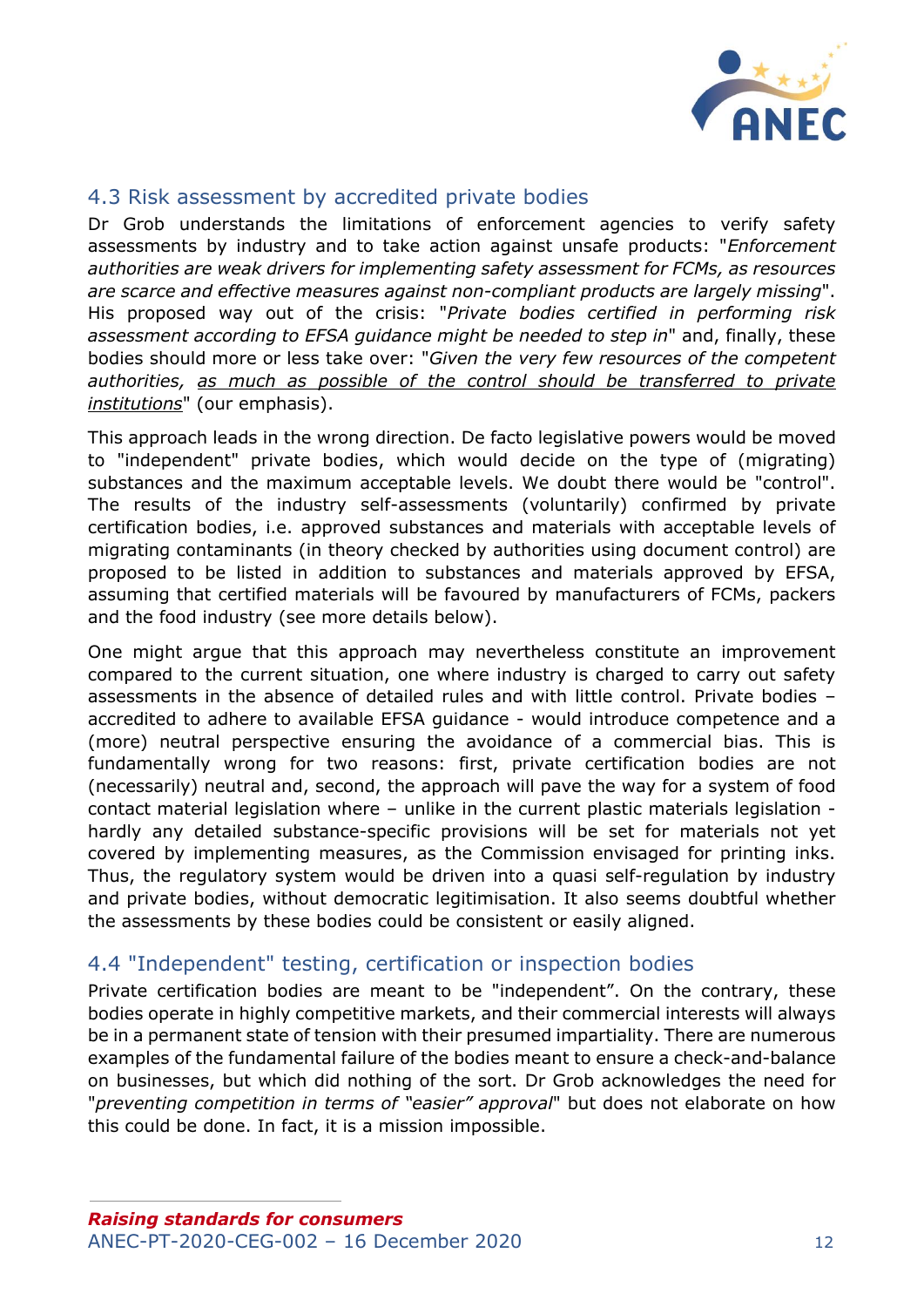

### 4.4.1 Wirecard and other audit failures

<span id="page-12-0"></span>The "Wirecard" scandal attracted a lot of media attention in summer 2020. The German company, which offered electronic payment transaction services, was forced to file for insolvency. Its CEO Markus Braun was arrested. The company is suspected to have engaged in a series of accounting frauds – it appears that approximately  $\epsilon$  1.9bn (a quarter of its balance sheet) was missing from the accounts. Wirecard admitted that this money may not exist.

It is surprising that the long-time external independent auditor (as of 2007) of the company - E&Y (Ernest & Young) – had not discovered any irregularities over many years and repeatedly confirmed a clean bill of financial health. Only at the end did E&Y refuse to sign off Wirecard's financial statements for 2019, and accused the firm of "elaborate fraud". However, this did not protect E&Y from fierce attacks, including a lawsuit by a lawyer for private investors claiming that the audit company failed to flag improperly booked assets.

Green and liberal members of the EU Parliament subsequently called for a reform of EU accounting rules to address inter alia the inherent wrong incentives in statutory auditing: "*Such incentives arise because accounting firms are selected and paid by the companies they audit. As customers, the audited companies can freely hire and dismiss their own auditors. Moreover, all big accounting firms also engage in consulting and sell*  advisory services to audited companies. As a result, accounting firms have strong *incentives to please their customers rather than to exercise scrutiny*" 6 .

Wirecard is only the latest in a long history of accounting scandals. For instance, Enron, the US energy company based in Texas, went bankrupt in 2001. It was the largest corporate bankruptcy in US history at the time (until the WorldCom scandal soon after). Enron has even become a symbol of corporate fraud and corruption. The scandal also represented a major audit failure. Again, an external independent auditor (Arthur Andersen) had given its blessing for a long time.

### 4.4.2 The big financial crisis and the role of rating agencies

<span id="page-12-1"></span>In 2007/2008, the world was shaken by a serious global financial crisis resulting in an economic depression ("The Great Recession"). At the beginning, the real estate bubble in the US burst – many house owners could not pay back their debts. These debts were traded by finance institutions as so-called "mortgage-backed securities" and included "sub-primes" (credits given to people of low creditworthiness). These papers offered initially high interest rates, but later were considered to be almost worthless "toxic" assets dragging their holders (such as banks) into the abyss.

"Independent" credit ratings agencies played a highly questionable role in this disaster by providing exaggerated ratings of risky mortgage-backed securities, thus giving investors false confidence that they were safe investments. Many of these papers were given AAA ratings, indicating the highest and safest investment grade. In fact, the rating

<sup>6</sup> <https://sven-giegold.de/en/liberals-and-greens-call-for-wp-reform/>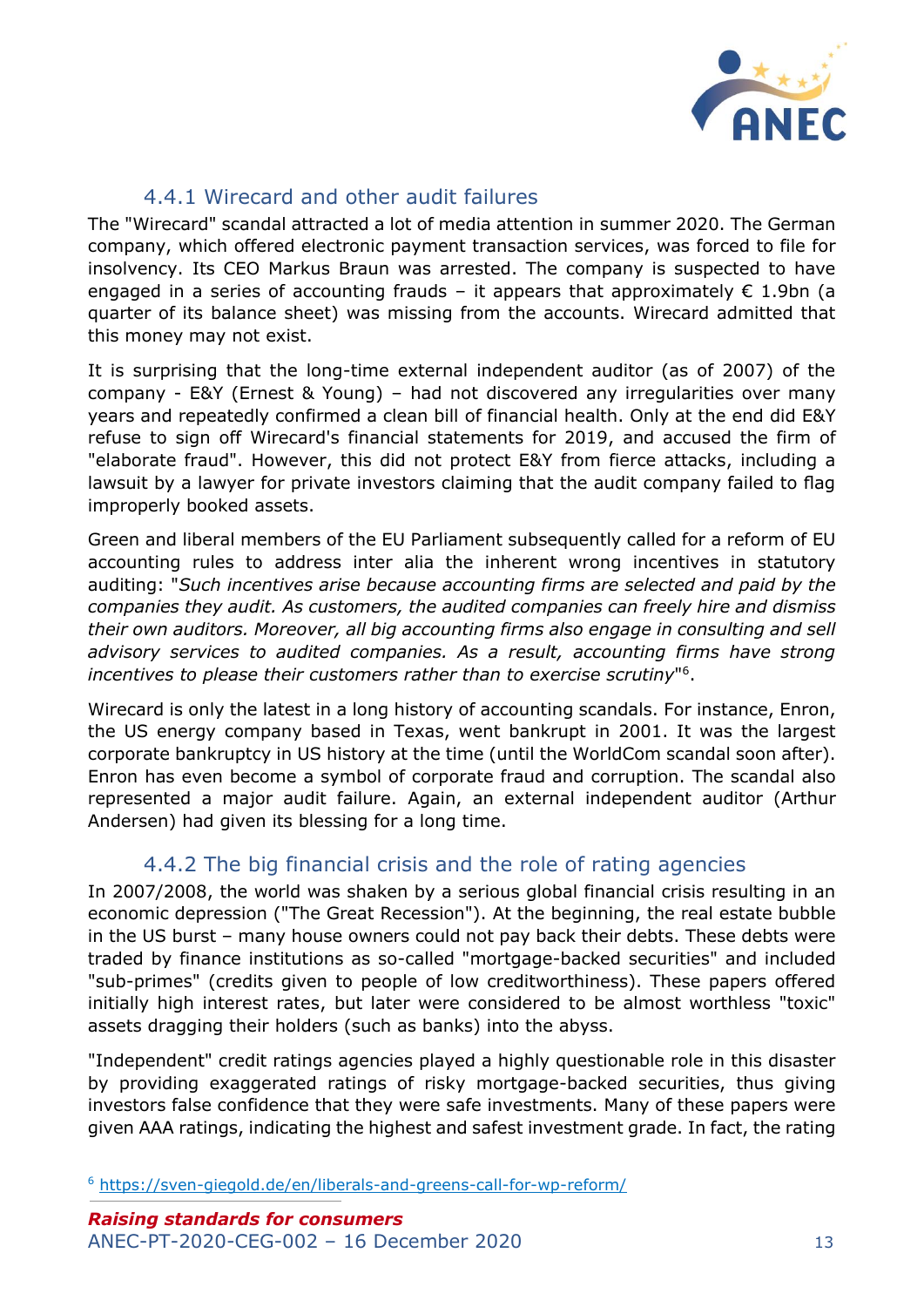

agencies were (and still are) paid by the issuer of the financial product. Critical and objective assessments would only disturb the business. As the proverb goes: "He who pays the piper calls the tune".

#### 4.4.3 Dieselgate

<span id="page-13-0"></span>In the aftermath of the "Volkswagen emissions scandal", also known as "Dieselgate", the European Commission proposed a revision of the regulation "*on the approval and market surveillance of motor vehicles and their trailers, and of systems, components and separate technical units intended for such vehicles*" (COM(2016) 31 final) in January 2006. In a great moment, the Commission identified a major shortcoming in the current system where test facilities performing the official type-approval testing are directly paid by car manufacturers. In a recital (17), this is expressed as follows: "*The independence of technical services vis-à-vis manufacturers should be ensured, including by avoiding direct or indirect payments by the manufacturers for the type-approval inspections and tests they have carried out. Therefore the Member States should establish a type-approval fee structure that should cover the costs for carrying out all type-approval tests and inspections carried out by the technical services designated by the type-approval authority, as well as the administrative costs for issuing the typeapproval and the costs for carrying out ex-post compliance verification tests and inspections*". It is a shame that this proposal did not get sufficient support from the Member States and the EU Parliament. Most regrettably, the adopted regulation ((EU) 2018/858) does not forbid that testing facilities are paid by manufacturers. Member States may only charge fees for the type approval itself and may levy fees for the designation and monitoring of technical services. Nonetheless the Commission thoughts on conflicts of interest resulting from commercial relationships between manufacturers and test (or inspection) bodies are highly relevant, and not only in the car sector.

#### 4.4.4 EMAS

<span id="page-13-1"></span>The breaking of commercial ties between the commissioner and the control bodies was also called for in a joint position paper of ANEC, ECOS and EEB concerning the last revision of the EMAS (eco-management and audit scheme) Regulation in 2008<sup>7</sup>: "In *order to ensure that the strong competition between agencies providing verification services will not become a race to the bottom (where the interest to please the client is more important than a critical assessment), it should be stipulated that the contract is not made between the organisation and the verifier but between the competent body and the verifier*". Unfortunately, the call was ignored by decision makers.

#### Conclusion 2 by ANEC:

The development of detailed specifications for food contact materials must under no circumstances be moved to private bodies financially dependent on suppliers. However, one might consider that EFSA and national governments could commission work to

<sup>7</sup> <https://ecostandard.org/wp-content/uploads/emas-anec-env-2008-g-037final.pdf>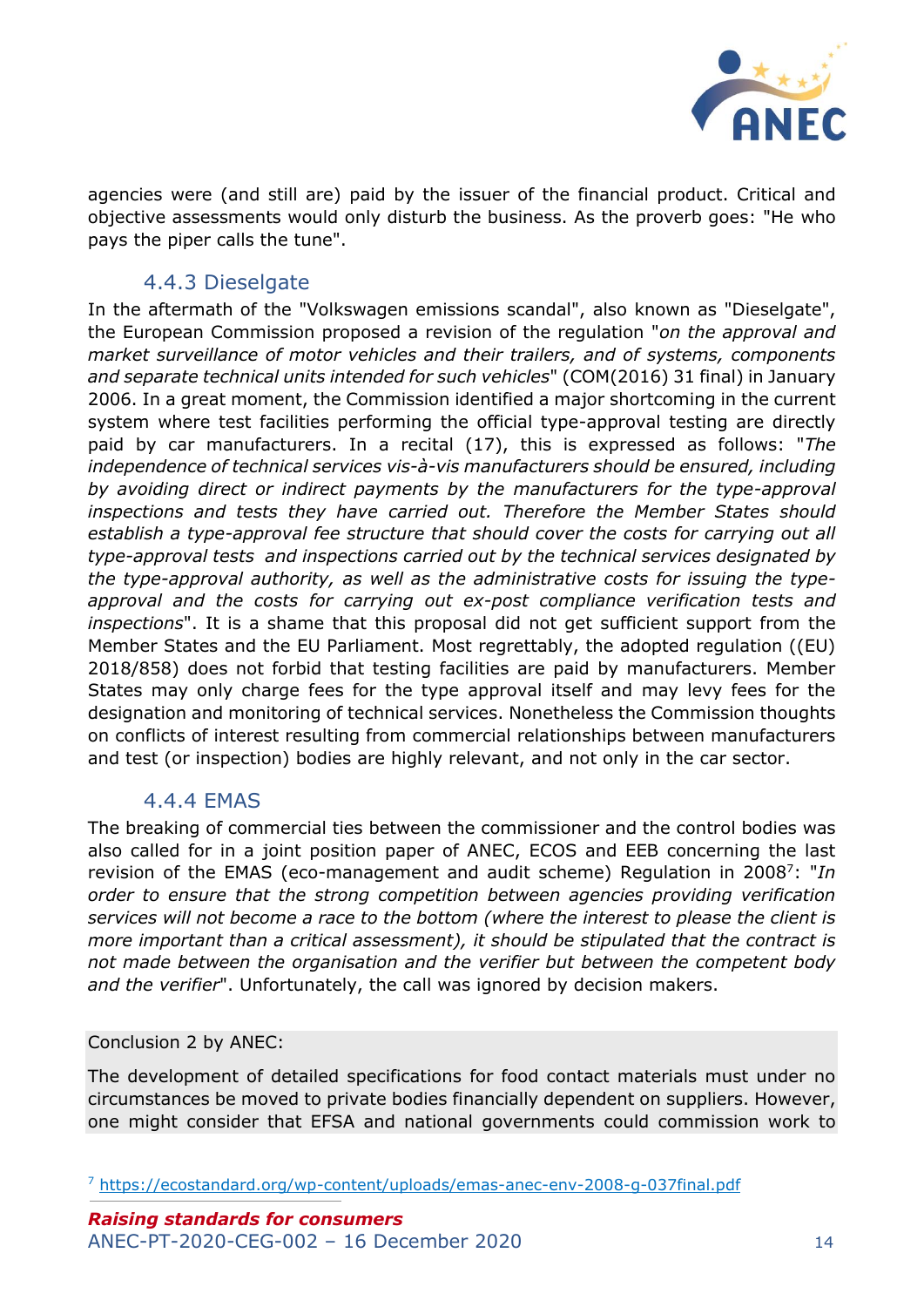

private institutes e.g. for conducting standardised toxicity tests or ensuring continued compliance of production with authorised substances and materials.

#### <span id="page-14-0"></span>4.5 Control of risk assessment documentation

Dr Grob's flawed approach to move FCM regulation towards industry self-assessment, verified by private bodies subject to governmental control, suffers from several shortcomings and would necessarily lead to a dead end.

- First, approval and listing of new substances to be used prior to placing products on the market is replaced by a post market surveillance system: "*Accordingly, regulation should shift the focus from the pre-use evaluation of substances (by EFSA or national risk assessors) towards the control of the safety of the substances migrating from FCMs on the market (by the control authorities)*". In other words: as a matter of principle, dangerous products may be placed on the market as long as corrective action by authorities takes place.
- Second, this corrective action may never come as a result of resource constraints of enforcement bodies. As Dr Grob puts it: "*In many European countries, the authorities responsible for the control of FCMs only consist in total of one to three persons; in most others it is less than 10, possibly even distributed over several sites. No adequate control can be built with these resources*". This is true, particularly when authorities are committed to resource-intensive risk assessments which are a "conditio sine qua non" for any reasonable document control. Even if (exceptionally) an authority identifies a problem based on a risk assessment, it does not mean it can be quickly solved. Industry may not agree with the evaluation by authorities, or further data may be required so prolonging the process.
- Third, the proposed involvement of private bodies does not help much as the control of the controllers is as resource intensive as the control of industry selfassessments – unless the private bodies are a substitute of governmental control – and that is the very essence of the matter. It can be assumed that the role of authorities will be limited to "*spot checks*" to maintain a semblance of regulatory oversight. Note: Dr Grob seems to have in mind that authorisations can be granted by national authorities and private bodies, whilst, in the Commission's reflections on a possible printing ink regulation, authorisations by only private bodies were foreseen (in practice, however, the difference would perhaps be marginal, as authorisations by national authorities would probably be the exception rather than the rule).
- Fourth, it remains entirely unclear why a post market surveillance system based on numerous risk assessments of numerous actors including numerous companies, private bodies and enforcement agencies should be more efficient and lead to better results, than a single risk assessment by a single institution done once prior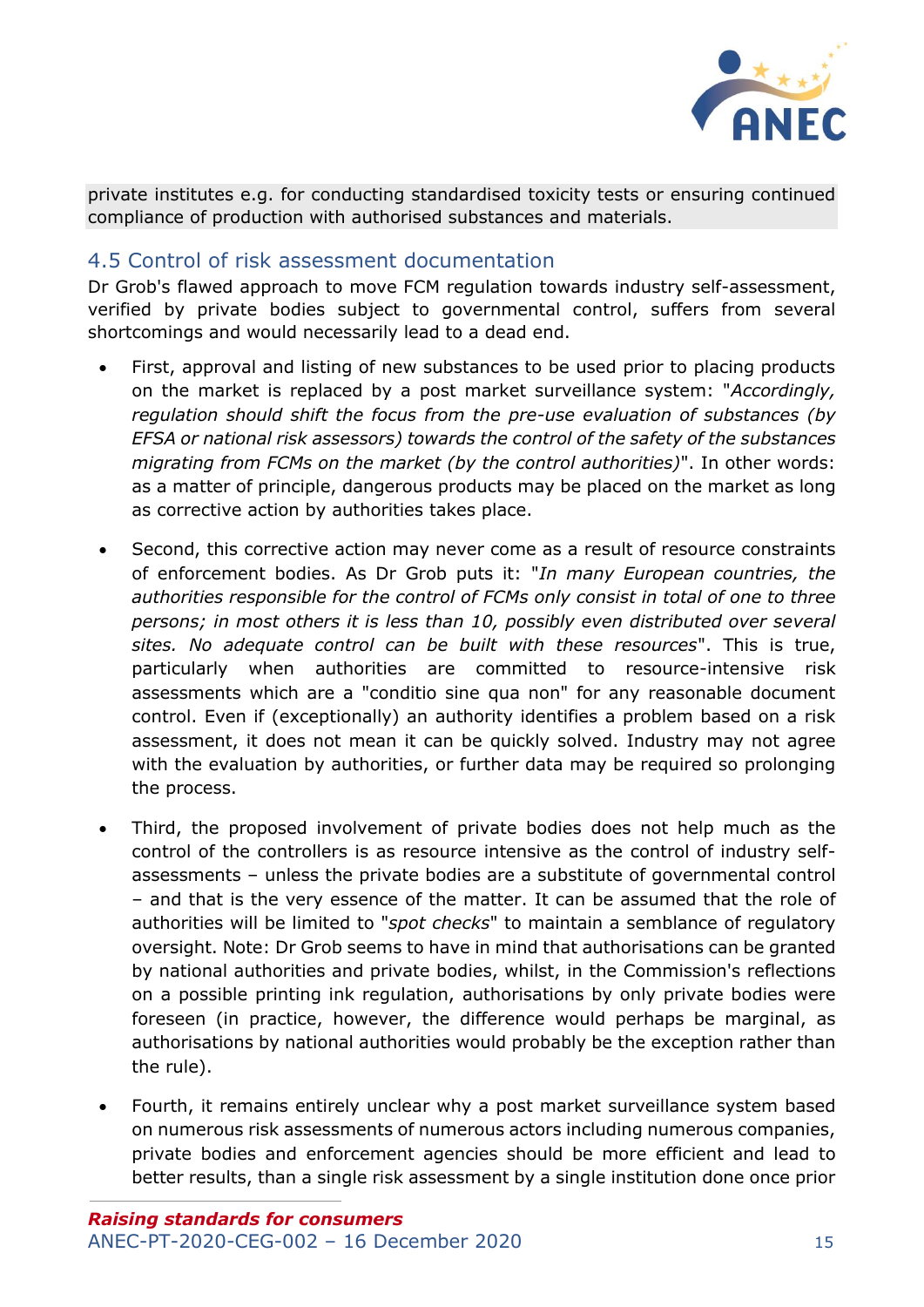

to placing a product on the market. For instance, it would seem rather odd to allow industry to use all kinds of printing inks and then start at the level of enforcement to verify whether a certain manufacturer in the FCM supply chain – voluntarily or obligatorily stamped by a private body - has properly assessed the substances used. It seems quite obvious that this would not only result in a significant duplication of work, but also in different conclusions and, finally, in authorities (even more hopelessly overburdened than today) arriving at different acceptance levels (if any). In fact, the whole approach by Dr Grob is nothing else than passing the buck from the present to the future, assuming solutions where there are none.

- Fifth, it is also entirely unclear how the variety of assessments by various actors should be rectified to ensure harmonised results. Dr Grob just talks about the need for harmonised procedures for document control and assessments without giving many details: "*The procedures, requests, justifications, timelines as well as the evaluation should be equivalent throughout Europe*". For example, he talks about document collection centres conducting some initial toxicological screening, and a "*coordinated document management system*" (including letter templates, guidance papers, checked materials, summary evaluations, etc.). However, final assessments – "*in accordance with EFSA guidance*" - are to be performed by toxicologists "*since toxicological evaluation is not routine and cannot be completely covered by guidance*". Dr Grob envisages that national authorities will build up risk assessment expertise and play a key role in the process. Only in exceptional cases should EFSA be involved: "*Difficult and controversial cases should be assessed by an institution recognised throughout Europe, which is EFSA. EFSA should also be ready to be referred to for arbitration*". On that basis, it seems wishful thinking to prevent "*that the more than hundred European control authorities reach different conclusions and disturb the market*" unless one realistically assumes that such enforcement activities will be the very exception as in the past.
- Sixth, it is not even clear how the access to the risk assessment documentation ("compliance documentation"), and its quality, along the supply chain should be assured. These companies may not even be situated in Europe: "*Typically the producers are scattered over much of the world, but the authority checking the compliance work does not know where*". Dr Grob himself gives examples of unsuccessful attempts made in the past to check this documentation. Why should it work better in future?

Conclusion 3 by ANEC:

Dr Grob's approach constitutes a "disimprovement" of the current system claimed not to be fit for the purpose. By contrast, the proposed changes would – if implemented lead to less efficiency, less consistency and less consumer safety.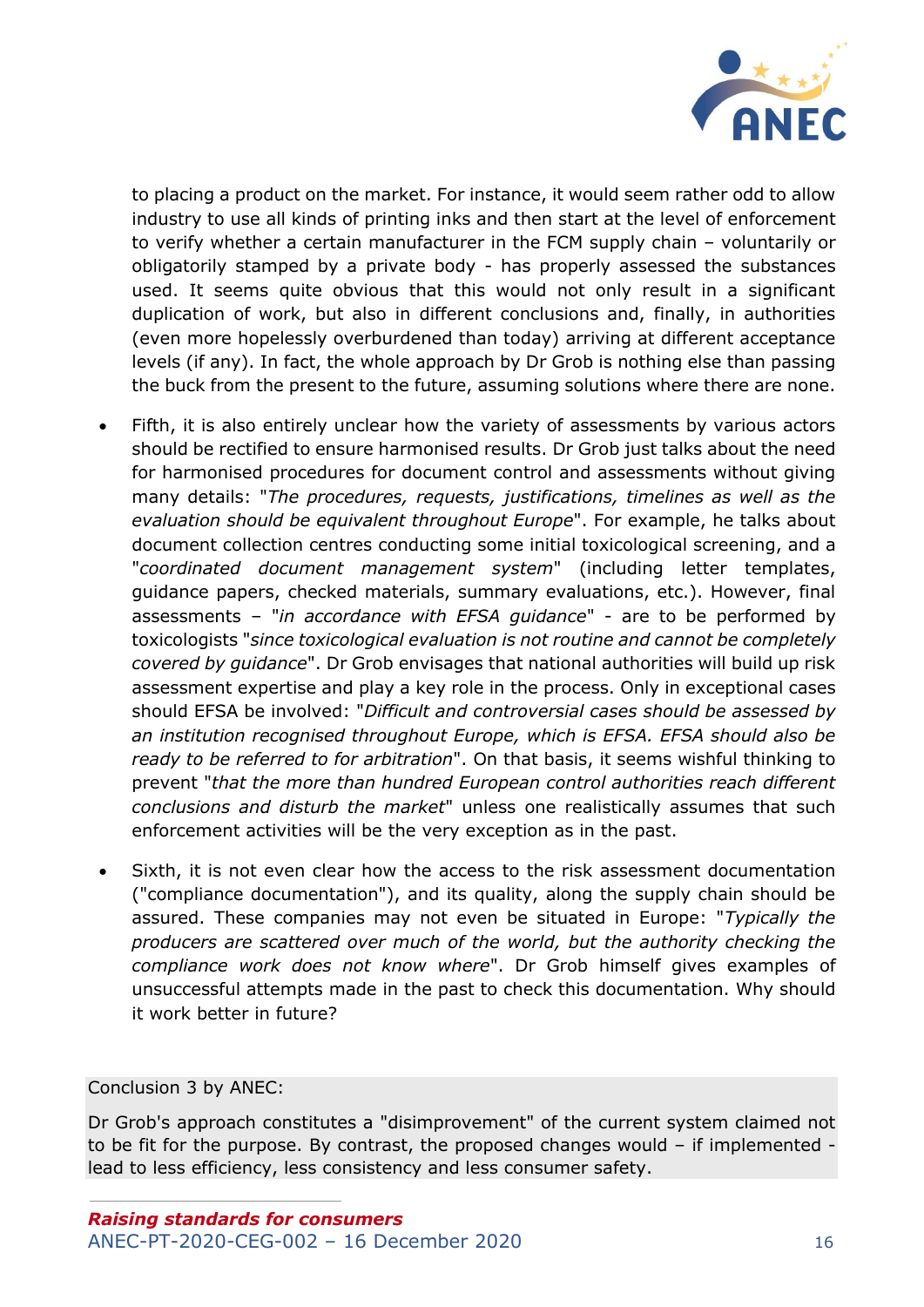

### <span id="page-16-0"></span>4.6 Listing of approved materials

Finally, the "approved" substances and materials will be listed and thus become quasi legal requirements: "*Once approved, both substances and materials should be listed in a manner allowing public access in order to ensure consistency in a harmonised market and to make the best use of the work. Hence, the list of authorised substances should be opened to substances approved through document control, and materials should be added to the list of materials approved by EFSA and national risk assessors (official control might even become a main source of entries). This presupposes, however, that the evaluation is properly done*".

Dr Grob's approach is ambiguous in terms of final decision-making on substances and materials to be listed as a result of the document control. On the one hand, it is stated this is done by national authorities (exceptionally by EFSA) – on the other hand, it is said that the latter are just doing spot checks. Realistically, it can be expected that substances and materials found appropriate by private bodies will enter the list, given the limited capacity of national enforcement bodies. In fact, this was the solution considered by the Commission in the printing ink case (see above).

At the end of the day, a system of democratic decision-making as regards acceptable substances or materials (including restrictions and migration limits) is suggested to be replaced by a kind of legislation through enforcement, where results of enforcement activities become law and the relevant decisions are deferred to private bodies bypassing the democratic institutions. It could be doubted whether such an approach conforms to the EU Treaty.

Conclusion 4 by ANEC:

The proposed approach by Dr Grob undermines democratic decision-making by deferring authorisation on acceptable substances and materials to private bodies. Even if such decisions were to be controlled (to some extent) by national authorities, they cannot be seen as a replacement of a democratic process.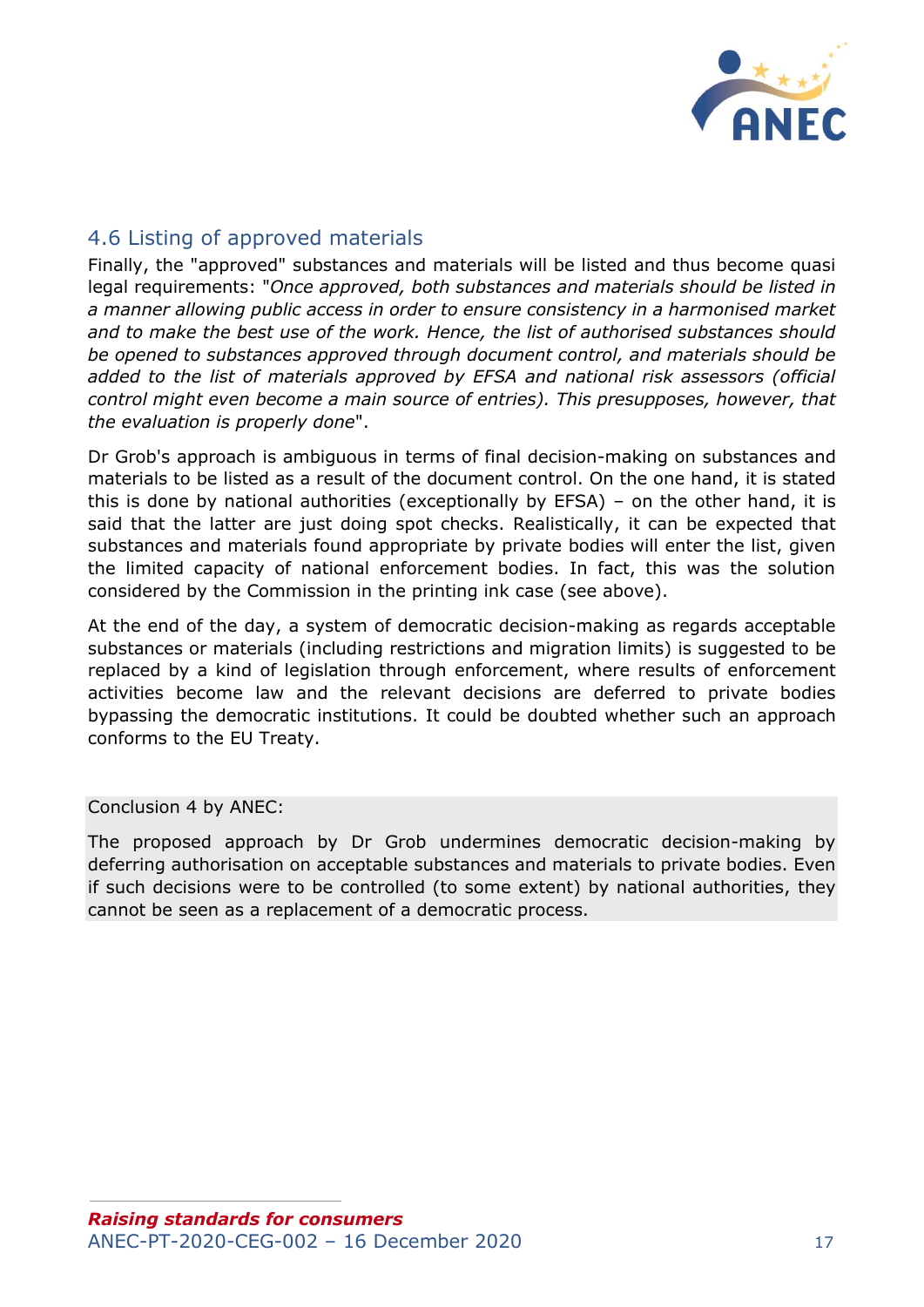

## <span id="page-17-0"></span>5 | The alternative – reduce FCM substances/materials and let industry pay

The alternative promoted by ANEC is based on the following principles:

- Radical reduction of substances and materials
- Elimination of substances of concern in all types of FCM
- Pre-market authorisation for substances and materials
- Expiry date for all authorisations
- Systematic control of authorisations
- Industry pays for authorisations, renewals and market surveillance

#### <span id="page-17-1"></span>5.1 Radical reduction of substances and materials

Some believe industry can use as many substances and materials as it wants, as long as no-one provides evidence they are hazardous to health, and that it is the role of state bodies to try to find the evidence while lagging behind in an unequal race between the hare and the tortoise. It is not a law of nature that EFSA can evaluate only a few dozen or so substances annually, whilst thousands of substances would need an assessment, so making the undertaking hopeless from the start. The solution can only be to increase the capacity of EFSA considerably, by ensuring a significant increase of its funding and reducing its workload by drastically reducing the number of substances and materials for evaluation. If industry wants to use thousands of substances and materials, it may do so but should pay for each assessment and each authorisation for each use (and for market surveillance). It can be taken for granted that this will significantly reduce the appetite for substances to be used. The rule of the game must be changed in line with the further points below.

#### <span id="page-17-2"></span>5.2 Elimination of substances of concern in all types of FCMs

A first and quick measure is to ban all substances of (high) concern in all FCMs, e.g. identified SVHCs, classified CMRs, PBTs, vPvBs, as well as established EDCs on a case by case basis following a prioritisation programme. Exceptions may be granted by EFSA if justified. These bans are of particular relevance where a positive list of authorised substances is not (yet) available.

#### <span id="page-17-3"></span>5.3 Pre-market authorisation for substances and materials

As a matter of principle, not only substances used in the production, but also final materials must be authorised by EFSA prior to placing FCMs on the market in the long run. Material authorisation must include NIAS using, where appropriate, the threshold of toxicological concern (TTC) approach supported by EFSA ("Guidance on the use of the Threshold of Toxicological Concern approach in food safety assessment",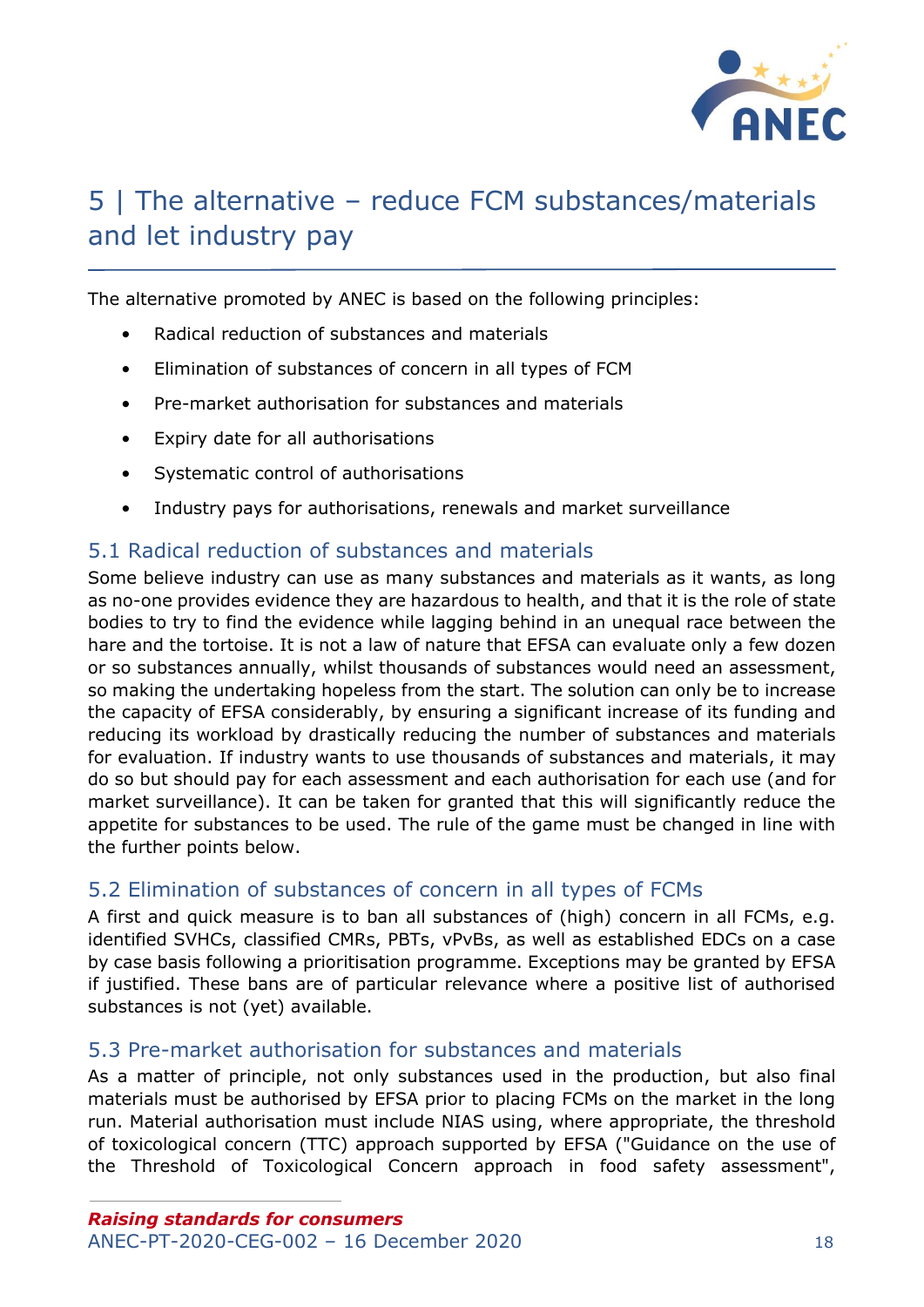

April 2019<sup>8</sup>): "The approach can be used when the chemical structure of the substance *is known, there are limited chemical-specific toxicity data and the exposure can be estimated. The TTC approach should not be used for substances for which EU food/feed legislation requires the submission of toxicity data or when sufficient data are available for a risk assessment or if the substance under consideration falls into one of the exclusion categories*". However, bearing in mind the uncertainties of the approach, every effort should be made to fill toxicological gaps to conduct a proper risk assessment. Therefore, as far as possible, the TTC approach should be applied temporarily, and missing toxicological data should be generated for the most relevant substances following a priority programme.

Dr Grob highlights an interesting issue: "*Many materials described in the petitions are experimental and probably never brought to the market*" and "*The restrictions in use derived by EFSA from the application described by the petitioner may not be adequate for the materials containing the substance that really reach the market*". Bearing in mind that the triggers for the extent of toxicity tests required for authorisation of substances are dependent on the level of migration measured using these "experimental" materials, the question arises whether the migration behaviour of the substances in marketed products is comparable. This issue deserves further research and discussion, but one option may be to require confirmation of the assessment including migration results using materials from the real production.

Muncke et al (paper quoted above) raised another important issue: *"…the E.U. Reference Laboratory for FCMs recently reported that standards for analytical method calibration are available for only 53% of FCCs currently authorized for use in plastic FCMs (Simoneau 2015). This implies that concentrations of about 440 authorized FCCs cannot be quantified and, consequently, in Europe, legal migration limits cannot be enforced*". This is entirely unacceptable. Where migrating substances (intentionally or not intentionally added) from materials cannot be determined and quantified, the material should not be approved.

Of course, the approach outlined above cannot be put into practice in the short term, and will need a staged implementation prioritising certain substances and materials, as well as transition periods.

The approach chosen will also depend on the type of material. For those such as plastic materials, rubber, coatings, adhesives, paper and board or printing inks, the current approach for substance approvals in plastic materials, complemented by final material approval, seems appropriate. Rules can be based on existing national legislation or guidance documents (at least for an interim period). The approach taken for plastic materials may serve as a model for the gradual implementation of harmonised rules. When the implementing measure was adopted in 1990 for the first time (Commission Directive 90/128/EEC) a complete list of authorised substances could, of course, not be established. The harmonised list comprised just around 170 substances (now more than 1000). Thus substances which were approved in at least one Member State were

<sup>8</sup> <https://efsa.onlinelibrary.wiley.com/doi/10.2903/j.efsa.2019.5708>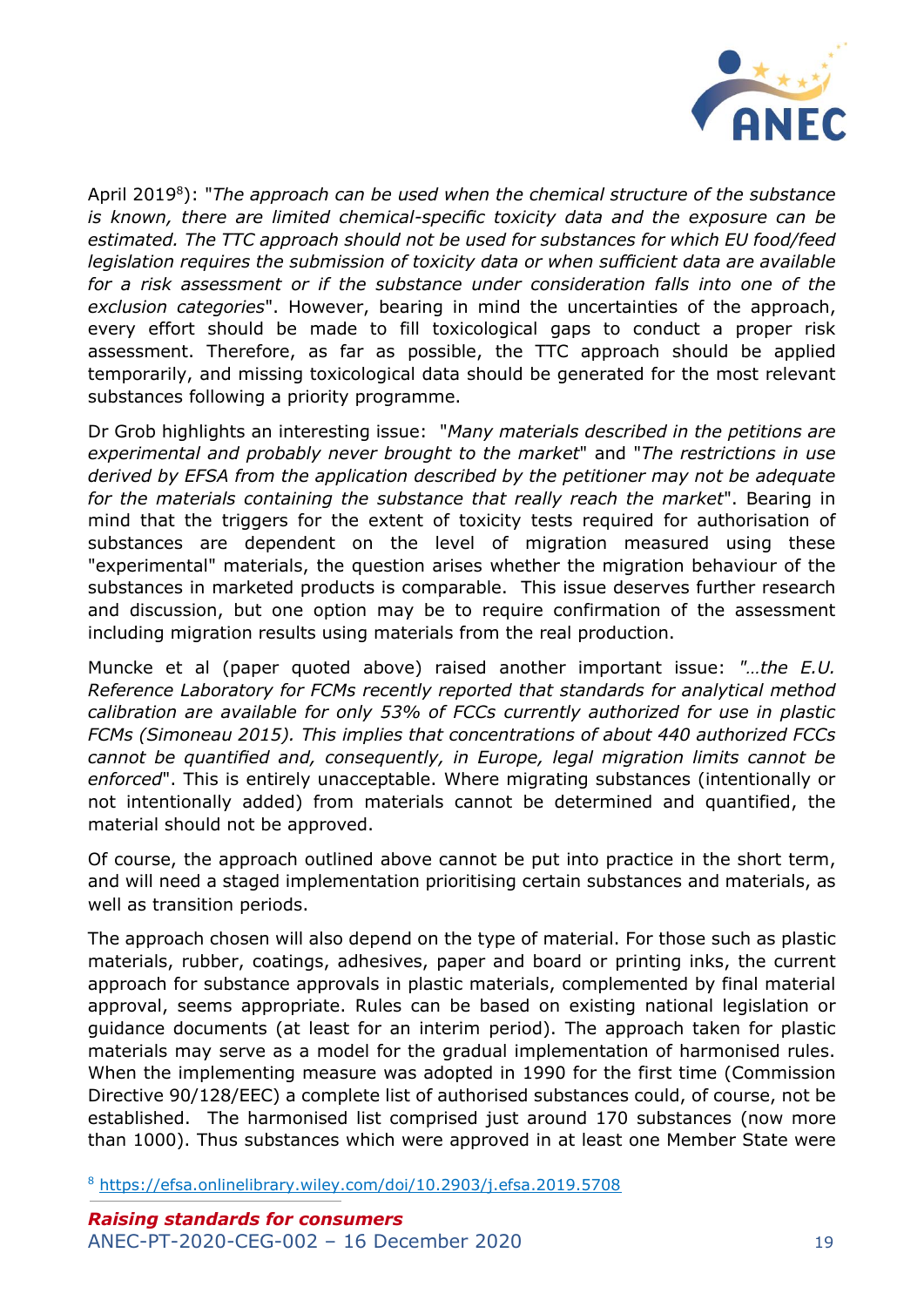

allowed to be used pending a decision on inclusion in the Community list. These substances were listed in Annex II, Section B (around 400 substances). Member States were not allowed to authorise additional substances except for a limited period of 2 years.

However, the situation for some other materials is different. As an example, it needs to be discussed whether e.g. (all) metals and alloys need approval (e.g. specifying acceptable stainless steel grades) or whether it is sufficient (in certain cases) to limit the content and/or migration of certain metals. Similarly, glass and ceramic materials may be acceptable provided that migration of certain metals is restricted. In case of wood, the usable types of wood and the permissible surface treatment will have to be defined to exclude undesirable migration (also from food into wooden articles such as wooden spoons or chopping boards), and the absence of cracks and decay needs to be ensured. In other words, different approaches for different materials will be warranted. A strategy for this should be developed, following a priority programme based on existing national legislation or guidance documents using the 2016 JRC baseline study<sup>9</sup> "Non-harmonised food contact materials in the EU: regulatory and market situation" as a departure point.

#### <span id="page-19-0"></span>5.4 Expiry date for all authorisations

In general, an expiry date (e.g. 5 years) must be set for approved substances and materials, in line with future provisions for materials in contact with drinking water in the revised Drinking Water Directive that will be adopted soon. After this period the authorisation must be renewed.

It is easy to envisage that the implementation of this principle in the field of plastics materials would immediately considerably shrink Annex I of Regulation 10/2011 (consisting of more than 1000 substances), so making maintenance of the regulation much easier.

#### <span id="page-19-1"></span>5.5 Systematic control of authorisations

The authorisation of substances and materials must be accompanied by a systematic external monitoring of continued compliance of manufactured products. This should not only comprise an internal production control in accordance with the Commission Regulation "on good manufacturing practice for materials and articles intended to come into contact with food" ((EC) No 2023/2006), but also include external product control.

A combination of external initial type testing (confirming that the product is in conformity with the relevant specification), internal production control by the manufacturer and external testing of samples is, for example, used in the Construction Products Regulation (CPR, Regulation (EU) No 305/2011) as one of the systems of assessment and verification of constancy of performance (the highest one, for products which may seriously affect health and safety of people). It is referred to as "System

<sup>9</sup>[http://publications.jrc.ec.europa.eu/repository/bitstream/JRC104198/en\\_jrc104198\\_fcm%20b](http://publications.jrc.ec.europa.eu/repository/bitstream/JRC104198/en_jrc104198_fcm%20baseline%20final%20report%202017-01-16_all.pdf) [aseline%20final%20report%202017-01-16\\_all.pdf](http://publications.jrc.ec.europa.eu/repository/bitstream/JRC104198/en_jrc104198_fcm%20baseline%20final%20report%202017-01-16_all.pdf)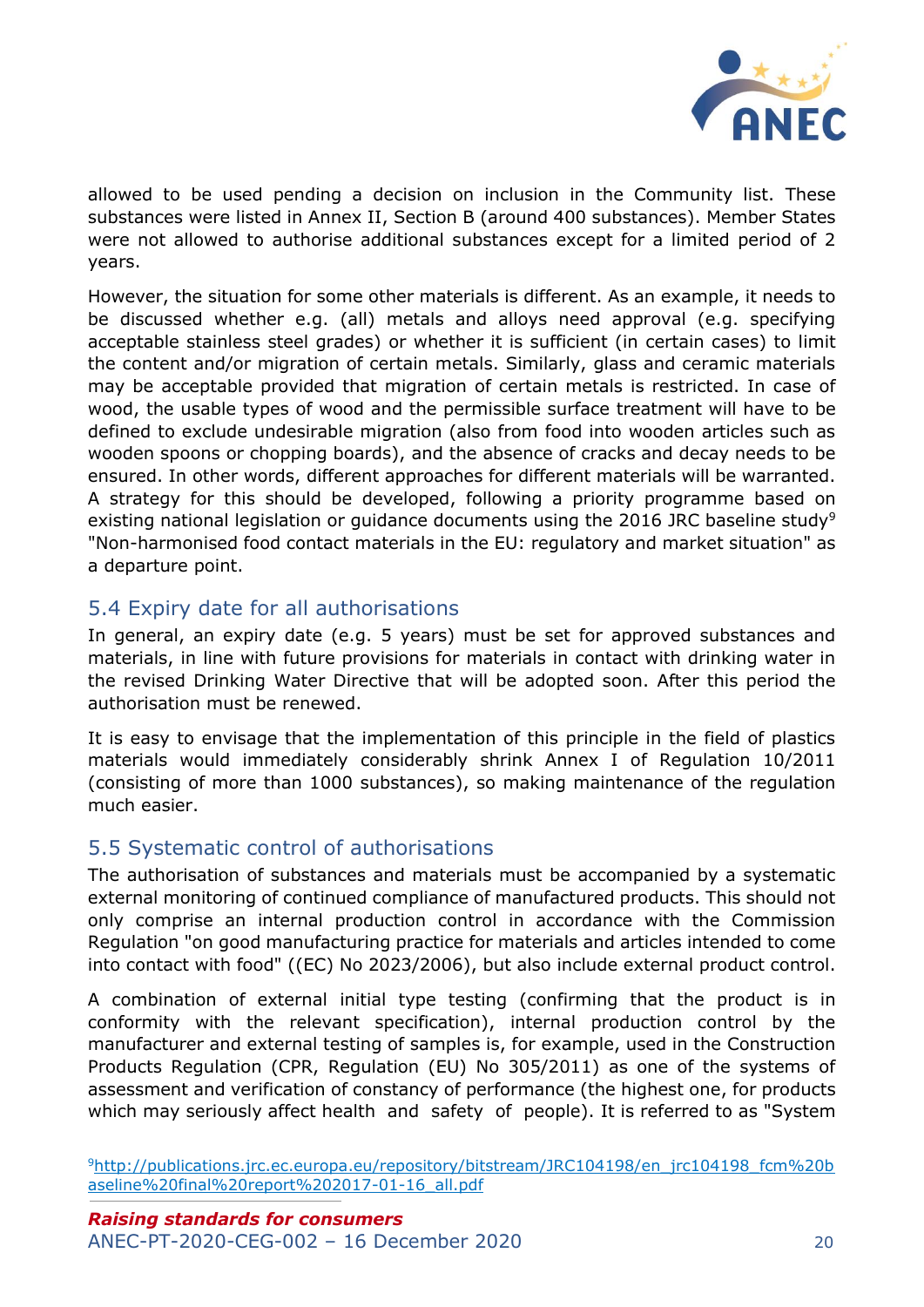

1+". Type testing and testing of samples is done by a notified body (i.e. a third-party product certification body).

In case of FCM, one could envisage a combination of an authorisation of substances and materials (by the Commission after consultation of EFSA) with internal production control and external product control by an accredited body. The latter might be contracted by the national authority and not be paid by business. The use of a private accredited certification body may be acceptable for this purpose as it would only confirm continued compliance with the authorisation conditions, rather than defining acceptable substances and materials (including migration limits). Hence, the role of the accredited bodies suggested here would be quite different compared to the one envisaged by Dr. Grob and the Commission.

The role of national authorities could thus be limited to conduct spot checks to ensure that the production and products is in conformity to legal provisions (and, possibly, to hire certification bodies for product control). This would free capacity for monitoring the legislative approval process.

#### <span id="page-20-0"></span>5.6 Industry must pay for authorisations, renewals and market surveillance

The system proposed above needs adequate funding. Muncke et al (quoted above) supported "*an approach where manufacturers seeking authorization pay into a common fund that is used by authorities to commission migration and toxicological tests by independent third parties that do not have a conflict of interest*". We believe that industry should not only pay for conducting tests, but also for the assessment of substances and materials by an expanded and strengthened EFSA, as well as continuous production control by certification bodies and the enforcement of the system.

In the food sector, it is already common practice to invoice industry for the costs of market surveillance. The Regulation "on official controls and other official activities performed to ensure the application of food and feed law, rules on animal health and welfare, plant health and plant protection products" (Regulation (EU) 2017/625) contains rules for mandatory inspection fees – either at the level of the cost of the enforcement activities or in accordance with the amounts provided for in its Annex IV (subject to exemptions). Obviously, it was understood that the necessary enforcement activities cannot be paid from the state budgets and need additional funding. The system exists for many years and was even strengthened in 2017. There is no reason why a similar approach should not be possible in the FCM field, with fees payable to national market surveillance authorities.

In addition, authorisation fees should be introduced. The FCM evaluation study "Study supporting the Evaluation of Food Contact Materials (FCM) legislation - (Regulation (EC) No 1935/2004)" of July 2020<sup>10</sup> points out that companies have to pay fees under REACH

<sup>10</sup> [https://op.europa.eu/en/publication-detail/-/publication/3ae0294b-bc0c-11ea-811c-](https://op.europa.eu/en/publication-detail/-/publication/3ae0294b-bc0c-11ea-811c-01aa75ed71a1/language-en)[01aa75ed71a1/language-en](https://op.europa.eu/en/publication-detail/-/publication/3ae0294b-bc0c-11ea-811c-01aa75ed71a1/language-en)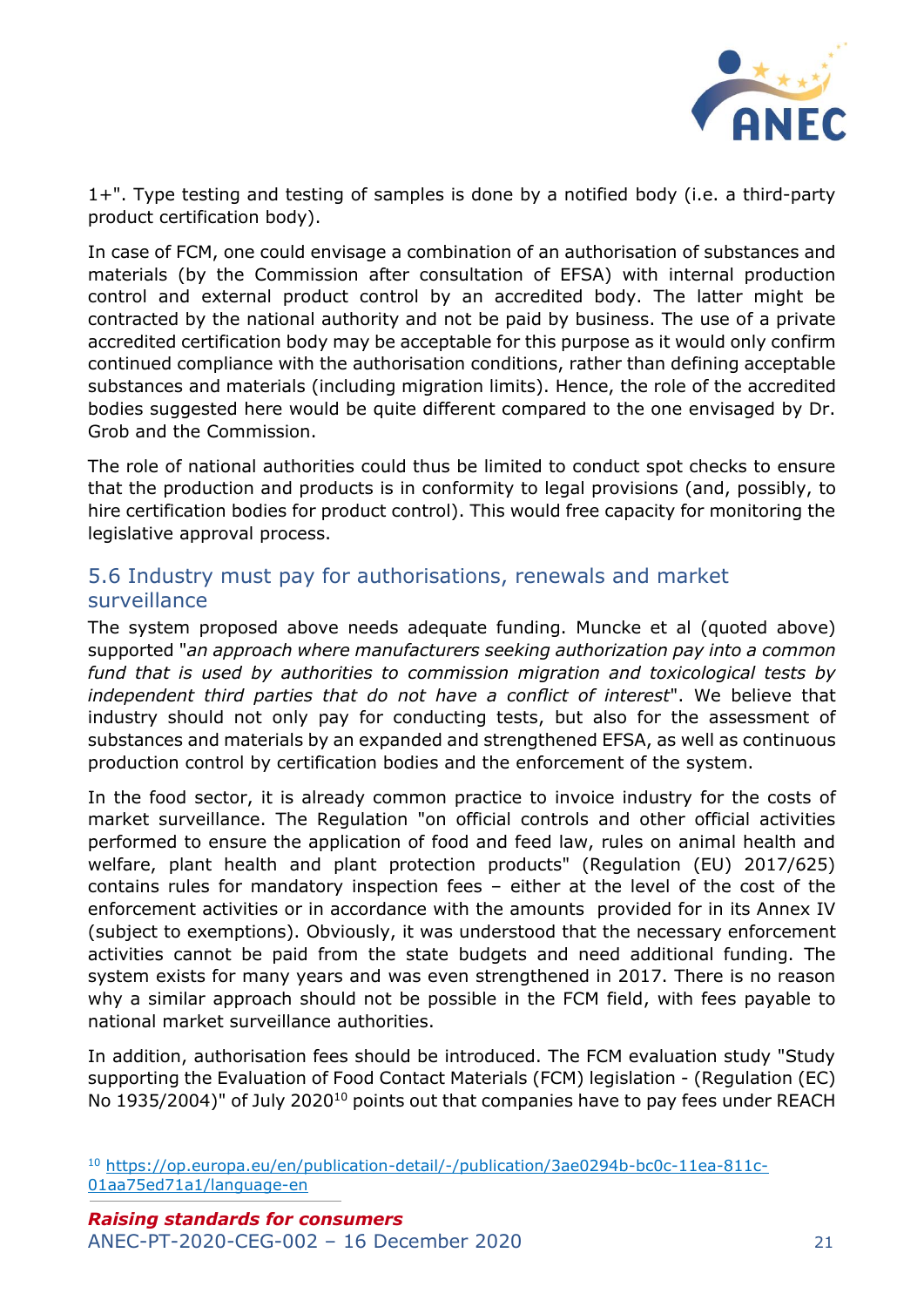

and the Biocidal Products Regulation in addition to other costs incurred (e.g. for toxicity tests and preparing a dossier). The following table (Table 33, page 94) showing average figures is presented in the report:

| <b>Application costs</b>   | <b>Regulation on</b><br>plastic FCMs | <b>Plant protection</b><br>products <sup>147148</sup> | <b>Biocide</b><br>products <sup>149</sup> | REACH <sup>150</sup> |
|----------------------------|--------------------------------------|-------------------------------------------------------|-------------------------------------------|----------------------|
| <b>Fees (1,000 EUR)</b>    | 0                                    | 0                                                     | 50 to 150 <sup>151</sup>                  | 40                   |
| <b>Dossier preparation</b> | 500                                  | 2,000 to 40,000                                       | 3,000 to 5,000                            | 310                  |
| $(1,000$ EUR)              |                                      |                                                       |                                           |                      |

| Comparison of costs for industry for the inclusion of substances in positive lists |  |  |
|------------------------------------------------------------------------------------|--|--|
|                                                                                    |  |  |

Fees under REACH are regulated by the Commission Regulation "on the fees and charges payable to the European Chemicals Agency…." (Regulation (EC) No 340/208 as amended<sup>11</sup>). It includes fees for (reviews of) authorisations (Annexes VI and VII) depending on the size of the companies (standard fees and reduced fees for medium, small and micro enterprises). The standard fees for authorisation currently are: EUR 54.100 (base fee), EUR 10.820 (additional fee per substance) and EUR 48.690 (additional fee per use). The lowest fees for micro enterprises are 10% of the above. Fees under the FCM regulation should, of course, be payable to EFSA.

Fees under the Biocidal Products Regulation are regulated by the Commission Implementing Regulation "on the fees and charges payable to the European Chemicals Agency ..." (Regulation (EU) No 564/2013 as amended<sup>12</sup>). Here the fees are considerably higher compared to REACH authorisations – for example, in case of an approval of an active substance, EUR 120.000 are due for the first product-type for which that active substance is approved. The additional fee per additional product-type is EUR 40.000. There are also discounted rates for smaller companies.

As already described in the text above regarding the Volkswagen scandal (4.4.3), the Commission had (unsuccessfully) proposed that the Member States charge a typeapproval fee, including all necessary tests, to avoid that test houses are paid by the manufacturers themselves. If the proposal had been adopted, industry would have had to pay not only a fee for authorisation, but also for the type testing of the car. Similarly, one could envisage - at least in the long term - a system where the FCM producer is charged an authorisation fee and the costs for all analytical and toxicity tests to be commissioned by EFSA.

The FCM evaluation study raises another important point: "*With currently harmonised FCM, once a substance is authorised, it can be used freely by any competitor, while only the applicant incurs the costs of submitting the application and preparing the application dossier*". This is an entirely unacceptable condition. In REACH, authorisations are granted only to the applicant for a specific use (and for a limited period). This system must be implemented in the FCM field. Any further use and any further company wishing

<sup>11</sup> <https://eur-lex.europa.eu/legal-content/EN/TXT/?uri=CELEX:02008R0340-20180715> <sup>12</sup> [https://eur-lex.europa.eu/legal-content/EN/TXT/PDF/?uri=CELEX:02013R0564-](https://eur-lex.europa.eu/legal-content/EN/TXT/PDF/?uri=CELEX:02013R0564-20141119&qid=1598434994390&from=EN) [20141119&qid=1598434994390&from=EN](https://eur-lex.europa.eu/legal-content/EN/TXT/PDF/?uri=CELEX:02013R0564-20141119&qid=1598434994390&from=EN)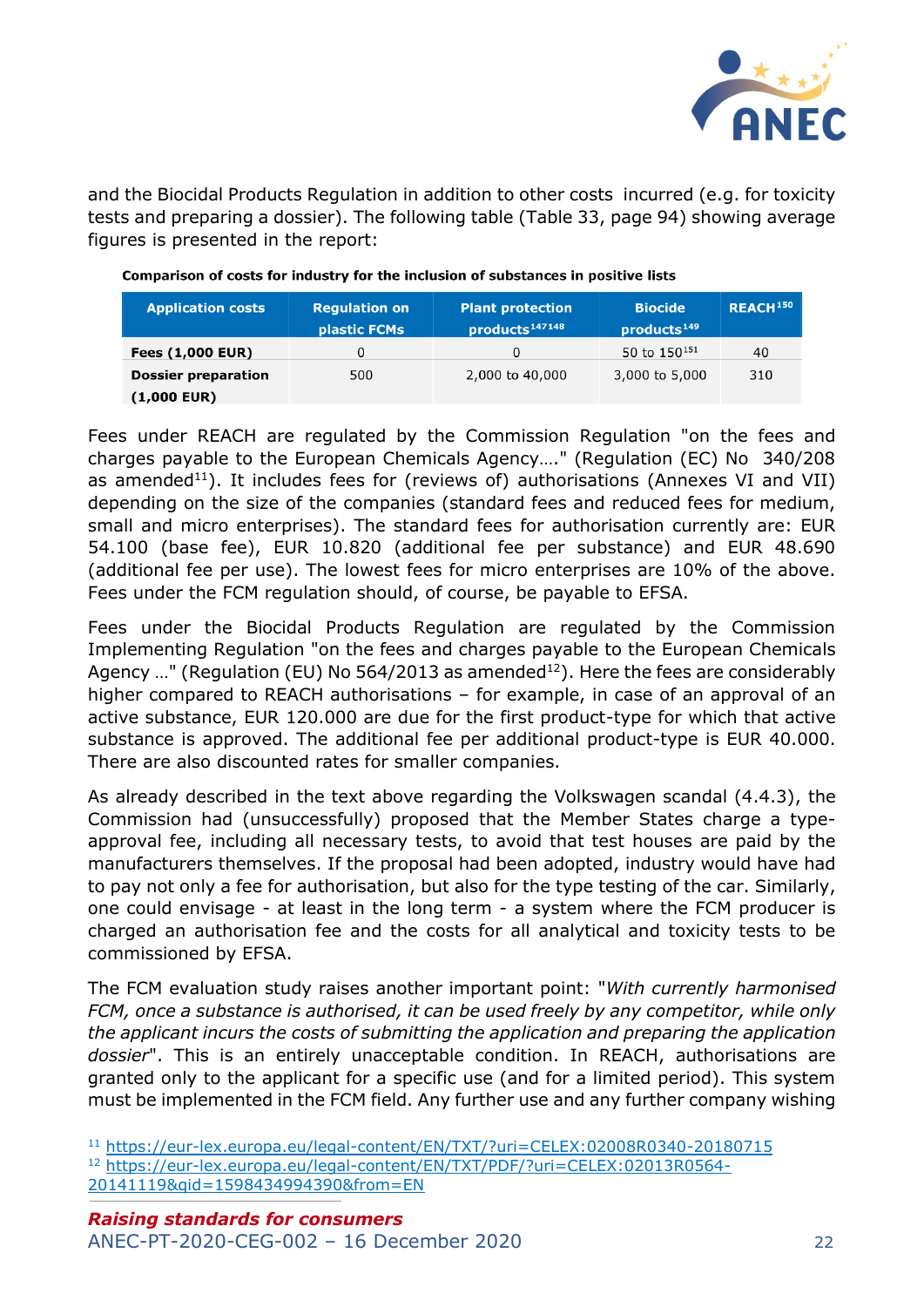

to use an authorised substance must submit an application and, of course, pay all fees. This will promote joint applications.

Conclusion 5 by ANEC:

In future, the number of substances and materials for evaluation must be radically reduced. Certain substances of (high) concern, such as SVHCs or CMRs, should be banned in a generic fashion in all FCM materials. Authorisation by the Commission, based on EFSA opinions, must include not only substances but also final materials. In general, an expiry date (e.g. 5 years) must be set for approved substances and materials. Internal production control (GMP) must be complemented by an external product control by an accredited body. A fee system must be introduced for the authorisation of substances and materials (as in REACH or the Biocidal Products Regulation) payable to EFSA. Authorisations should be granted only to the applicant and only for a specific use (and for a limited period). In addition, industry should pay a market surveillance fee payable to Member States enforcement agencies. One could also envisage a system where all toxicity and analytical tests are commissioned by EFSA at the expense of industry in the long run.

#### <span id="page-22-0"></span>Acknowledgements

*Special thanks go to Dr. Franz Fiala, main author of this paper.*